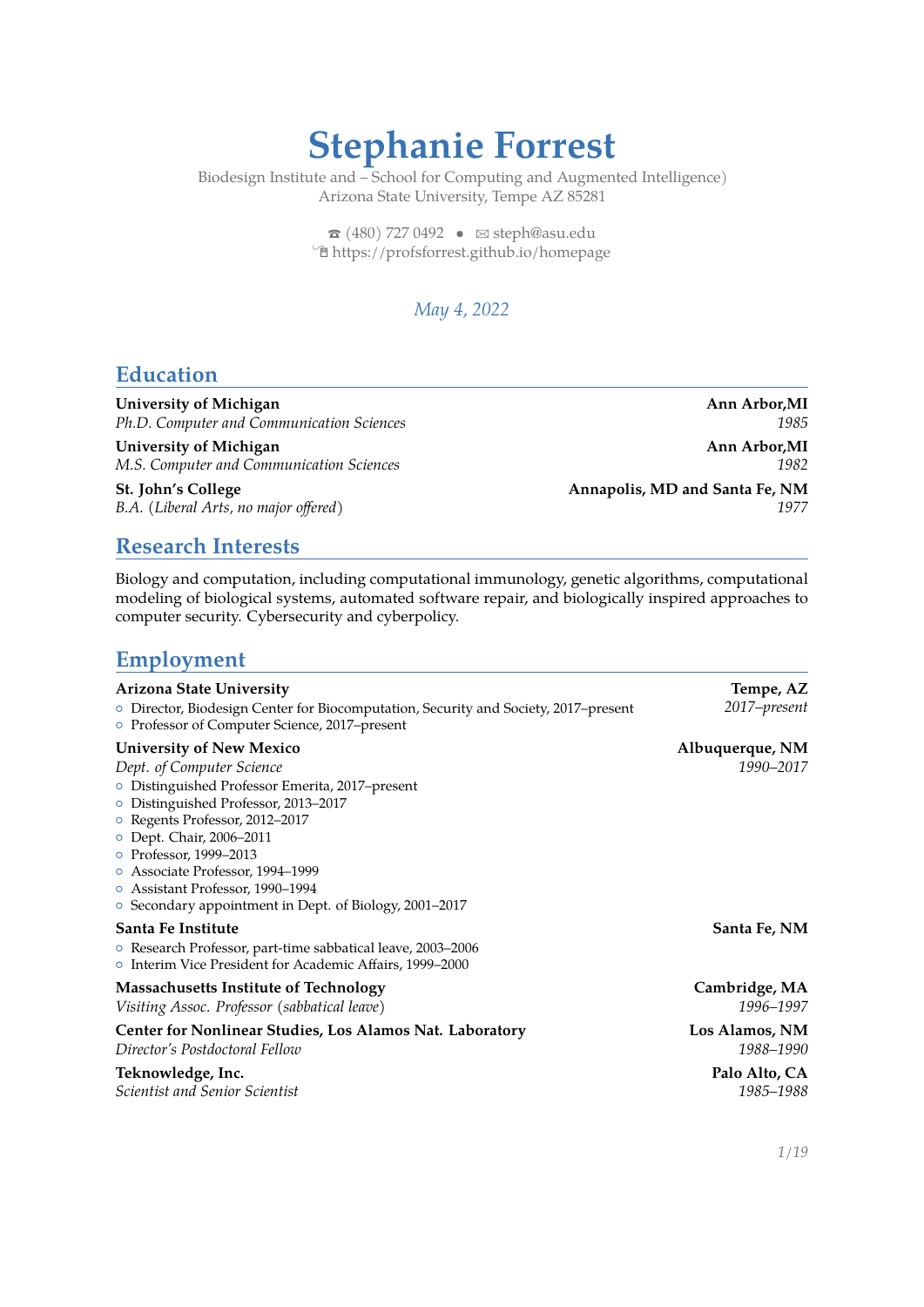## **Honors and Awards**

| <b>Test of Time Award</b>                                                                                                                                                                                                                                                                                                          |              |
|------------------------------------------------------------------------------------------------------------------------------------------------------------------------------------------------------------------------------------------------------------------------------------------------------------------------------------|--------------|
| IEEE Security and Privacy Symposium                                                                                                                                                                                                                                                                                                | 2020         |
| A sense of self for Unix system calls published in 1996                                                                                                                                                                                                                                                                            |              |
| <b>Most Influential Paper Award</b><br>ACM/SIGSOFT and IEEE/TCSE                                                                                                                                                                                                                                                                   | 2019         |
| Most influential paper published at the 2009 Int. Conf. on Software Engineering (ICSE)                                                                                                                                                                                                                                             |              |
| <b>Impact Award</b>                                                                                                                                                                                                                                                                                                                |              |
| ACM/SIGEVO                                                                                                                                                                                                                                                                                                                         | 2019         |
| Highest impact paper published at the 2009 Conf. on Genetic and Evolutionary Computation (GECCO)                                                                                                                                                                                                                                   |              |
| <b>IEEE Fellow</b>                                                                                                                                                                                                                                                                                                                 | 2015-present |
| <b>Stanislaw Ulam Lectures</b><br>Santa Fe Institute                                                                                                                                                                                                                                                                               | 2013         |
| • Software engineering: Evolving computer programs<br>• Immunology: The complex science of cyberdefense<br>$\circ$ Modeling computer networks from chips to the Internet                                                                                                                                                           |              |
| Jefferson Science Fellowship                                                                                                                                                                                                                                                                                                       |              |
| National Academies of Science and Engineering                                                                                                                                                                                                                                                                                      | 2013-2014    |
| Allen Newell Award                                                                                                                                                                                                                                                                                                                 |              |
| Association for Computing Machinery and AAAI                                                                                                                                                                                                                                                                                       | 2012         |
| <b>University of New Mexico</b><br>O UNM 57th Annual Research Lecture (2012)<br>O College of Engineering, Outstanding Research Award, Senior Faculty (2000)<br>○ General Library Faculty Acknowledgment Award (1999)<br>o Regents Lecturer (1994-97)<br>O College of Engineering, Outstanding Research Award Junior Faculty (1993) |              |
| <b>Women in Technology Award</b>                                                                                                                                                                                                                                                                                                   |              |
| New Mexico Council on Technology                                                                                                                                                                                                                                                                                                   | 2009         |
| <b>SIGEVO GECCO Impact Award</b>                                                                                                                                                                                                                                                                                                   |              |
| Association for Computing machinery                                                                                                                                                                                                                                                                                                | 2009         |
| Highest impact paper published in the 1999 Genetic and Evolutionary Computation Conference                                                                                                                                                                                                                                         |              |
| Humies \$5000 Gold Medal Award<br>For human-competitive results produced by genetic and evolutionary computation                                                                                                                                                                                                                   | 2009         |
|                                                                                                                                                                                                                                                                                                                                    |              |
| Manfred Paul Award for Excellence in Software: Theory and Practice<br><b>IFIP TC2</b>                                                                                                                                                                                                                                              | 2009         |
| <b>Senior Fellow</b>                                                                                                                                                                                                                                                                                                               |              |
| International Society for Genetic and Evolutionary Computation                                                                                                                                                                                                                                                                     | 2003         |
| St. John's College<br>Alumni Award of Merit                                                                                                                                                                                                                                                                                        | 2002         |
| <b>National Science Fundation</b>                                                                                                                                                                                                                                                                                                  |              |
| Presidential Young Investigator Award                                                                                                                                                                                                                                                                                              | 1991-1996    |
| Association of Western Universities Faculty Fellowship<br>Faculty Fellowship                                                                                                                                                                                                                                                       | 1991         |
| <b>Young Faculty Award</b><br><b>GE</b> Foundation                                                                                                                                                                                                                                                                                 | 1990         |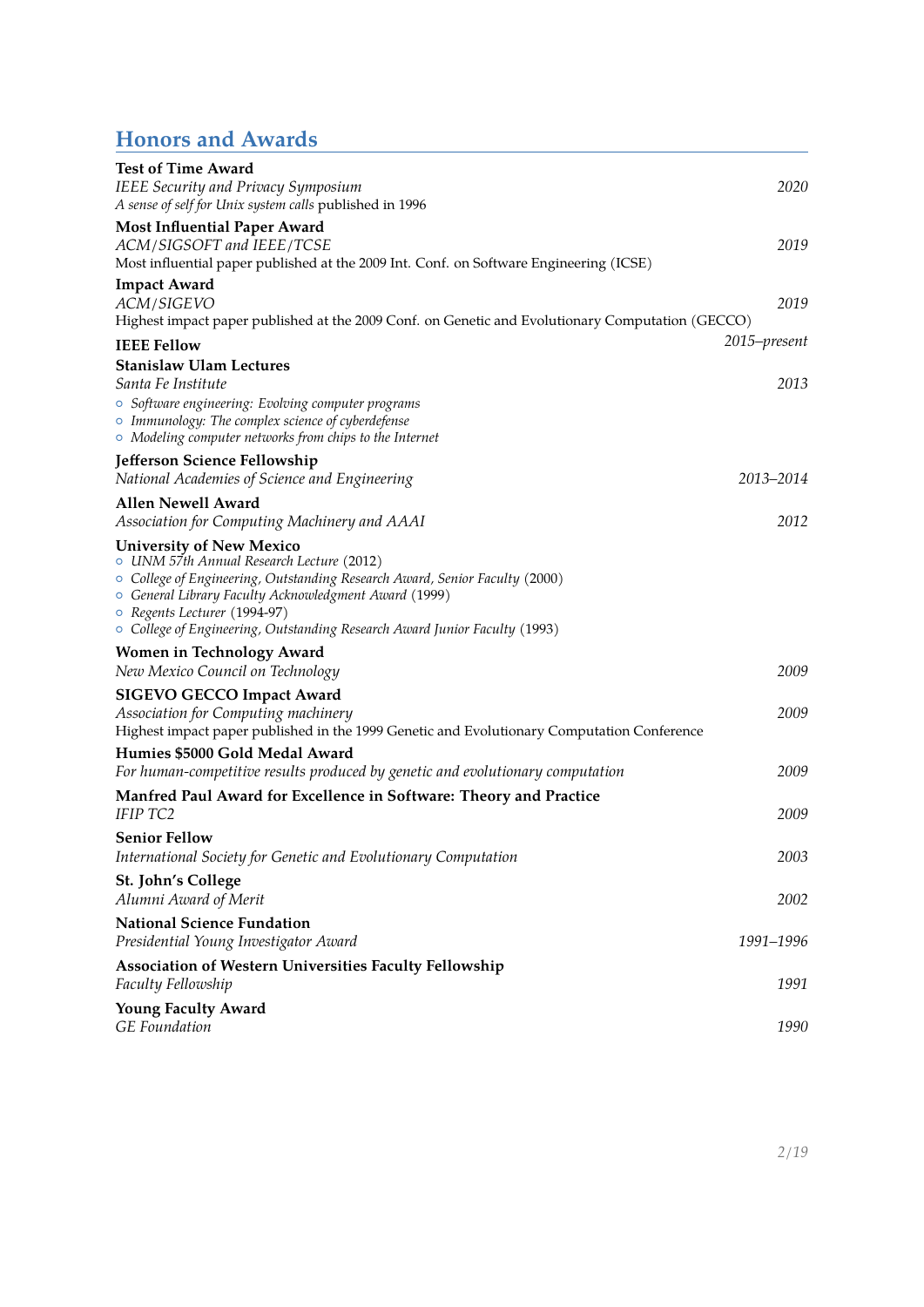### **Selected Professional Activities**

#### **Computing Research Association**

- { Member Board of Directors, 2015–present
- { Chair, Government Affairs Committee, 2016–present
- { Member Computing Community Consortium (CCC) Council, 2009–2012

#### **National Science Foundation**

{ CISE Advisory Committee, 2006–2008

#### **Santa Fe Institute**

- { Science Board Co-Chair, 2010–2013
- { Science Board Member, 1991–1997, 1998–2001, 2003–2008, 2009-2015
- { Science Steering Committee, 1993-1999
- { External Faculty, 1990–present
- <sup>o</sup> Resident Faculty, 2003-2006

#### **Defense Advanced Research Agency**

{ Information Science and Technology (ISAT) Advisory Group, 2001–2004

#### **DIMACS**

*Advisory Committee for special focus on epidemiology*

{ Co-organizer of DIMACS working group on "analogies between computer viruses and immune systems and biological viruses and immune systems" (2001–2004)

#### **Editing**

- { ACM Transactions on Evolutionary Learning and Optimization, Advisory Board, 2019–present
- { Genetic Programming and Evolvable Machines (GPEM), Editorial Board, 2012–present
- { Evolutionary Computation, Action and Associate Editor, 1994–2002, Advisory Board, 2002-present
- { Artificial Life, Editorial Board, 1994–present
- { Journal of Artificial Intelligence Research, Editorial Board, 1998–2002
- { Evolutionary Intelligence, Editorial Board, 2007–present
- { Journal of Machine Learning Research, Action Editor, 2005–2010
- { Journal of Experimental and Theoretical Artificial Intelligence, Editorial Board, 1989–1996

#### **Program Committees**

- { Intl. Conference on Software Engineering (ICSE), 2021
- { Workshop on Economics of Information Security (WEIS), 2015–2016, 2020
- { IEEE International Parallel and Distributed Processing Symposium (IPDPS), 2019
- { ACM Conference on Computer and Communications Security, 2005
- { New Security Paradigms Workshop, 2008
- { Hot Topics in Operating Systems, 2005
- { International Conference on Artificial Immune Systems, 2002–2008, 2011
- { International Conference on Genetic Algorithms, 1991, 1993, 1995, 1997, 1999
- { Genetic and Evolutionary Computation Conference, 2000, 2001, 2004, 2011
- { Workshop on Foundations of Genetic Algorithms, 1992, 1994
- { Second European Conference on Artificial Life, 1993
- { International Conference on Intelligent Systems for Molecular Biology, 1994
- { Parallel Problem Solving from Nature, 1994, 2012
- <sup>o</sup> IEEE Conference on Evolutionary Computation, 1995
- { International Joint Conference on Artificial Intelligence, 1995
- { Scientific Advisory Board for the ALife 7 Conference, 2000, 2001

### **Funded Research**

#### **National Science Foundation SubmittedApril 2022**

*Machine Learning Inspired Single Molecule Biomarker Detection \$1,495,000 (ASU share: \$475,000)* M.P. Anantram (PI), S. Forrest, J. Hihath, and A. K. Das (co-PIs)

#### **National Institutes of Health Submitted Feb. 2022**

*SIMCoV: A spatially explicit model to predict SARS-CoV-2 lung infection \$3,379,832 (ASU share: \$775,016)*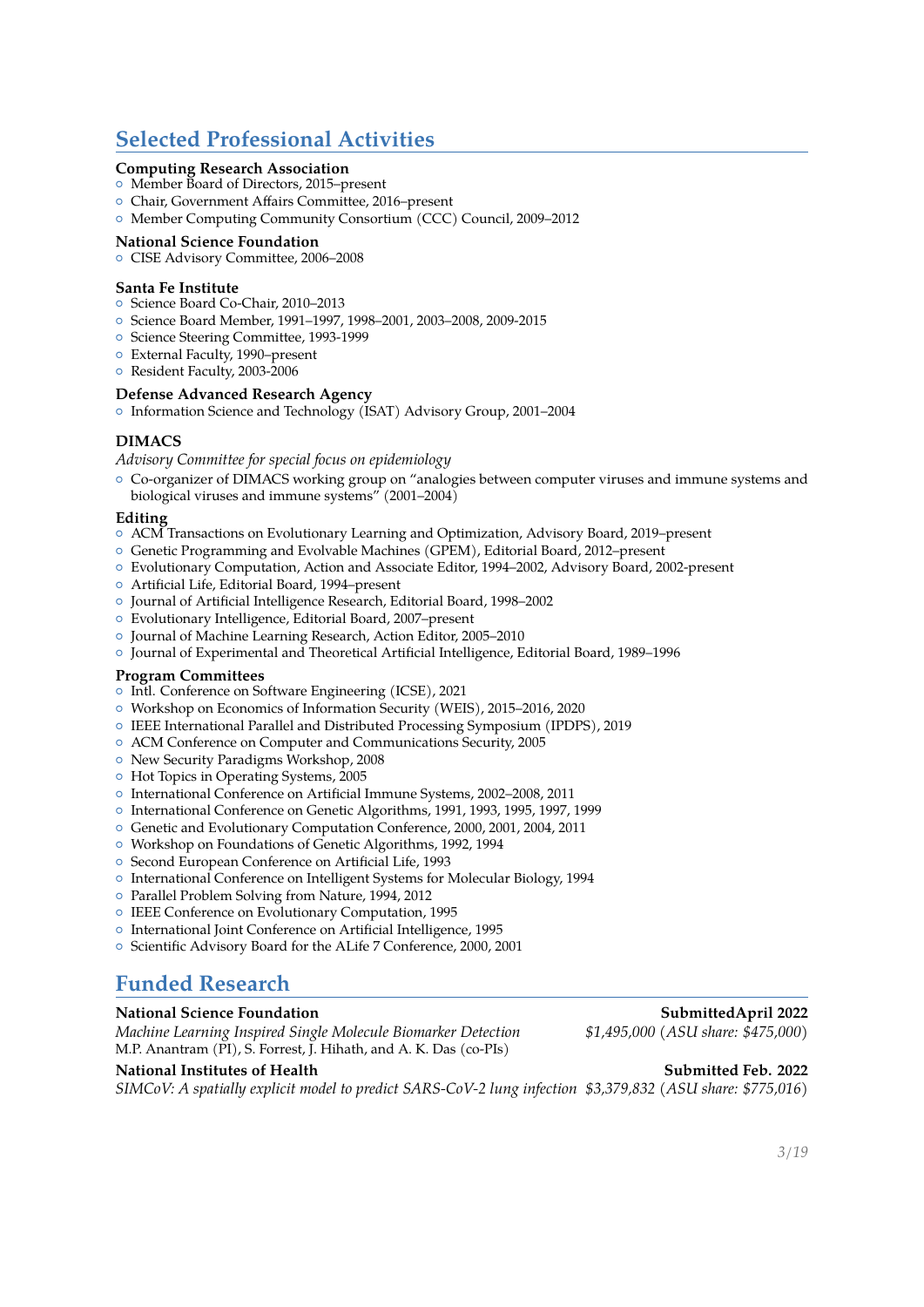| M. Moses (PI), S. Forrest, J. Cannon, S. Bradfute (co-PIs)                                                                                                          |                                                      |
|---------------------------------------------------------------------------------------------------------------------------------------------------------------------|------------------------------------------------------|
| <b>National Science Foundations</b>                                                                                                                                 | Submitted Dec. 2021                                  |
| Near-Hardware Program Repair and Optimization<br>W. Weimer (PI), S. Forrest and K. Angstadt (co-PIs)                                                                | \$1,200,000 (ASU share: \$550,00)                    |
| <b>DARPA</b>                                                                                                                                                        | Submitted Nov. 2021                                  |
| Euryale: Combating Emergent Execution with a GLANCE<br>A. Doupe (PI), Y. Bao, S. Forrest, G. Pedrielli, Y. Shoshitaishvili, R. Wang, X. Xing, (co-PIs)              | \$6,814,536                                          |
| <b>Open Technology Fund</b>                                                                                                                                         | 2021-2022                                            |
| Protecting at-risk populations from surveillance, censorship and targeted attacks<br>J. Crandall (PI), S. Forrest (co-PI)                                           | \$246,078                                            |
| <b>Office of Naval Research</b>                                                                                                                                     | 2021-2022                                            |
| GPU servers for computational biomaterial design, evolutionary GPU code<br>P. Sulc (PI), S. Forrest (co-PI)                                                         | \$121,831                                            |
| <b>National Science Foundation</b>                                                                                                                                  | 2021-2024                                            |
| CICI:UCSS:Securing Data for Wastewater-based Epidemiology<br>S. Forrest (PI), R. Halden, H. Lee, N. Trieu (co-PIs)                                                  | \$499,592                                            |
| <b>National Science Foundation</b>                                                                                                                                  | 2020-2021                                            |
| RAPID: Spatial Modeling of Imm. Response to SARS-Cov-2 Infection<br>M. Moses (PI), S. Forrest (co-PI)                                                               | \$200,000 (ASU share: \$79,864)                      |
| <b>DARPA</b>                                                                                                                                                        | 2020-2024                                            |
| VOLT: A Viscous, Orchestrated Lifting and Translation Framework<br>R. Wang(PI), S. Forrest and 5 others (co-PIs)                                                    | \$7,980,452                                          |
| <b>National Science Foundation</b>                                                                                                                                  | 2019-2022                                            |
| SHF: Understanding and Evolving Search-based Software Impromt.<br>S. Forrest (PI), W. Weimer (co-PI)                                                                | \$500,000 (ASU share: \$250,00)                      |
| Defense Advanced Research Projects Agency                                                                                                                           | 2019-2022                                            |
| CHECRS: Cognitive Human Enhancements for Cyber Reasoning Systems<br>R. Wang (PI), A. Bianchi, C. Baral, A. Doupe, S. Forrest, G. Vigna, Y. Shoshitaishvili (co-PIs) | \$11,730,557                                         |
| Air Force Research Laboratory                                                                                                                                       | 2019-2022                                            |
| Improving search-based and semantic automated prog. repair\$1,275,000 per year (ASU share per year: \$230,00)<br>W. Weimer (PI), S. Forrest C. Le Goues (co-PIs)    |                                                      |
| Air Force Research Laboratory                                                                                                                                       | 2018-2019                                            |
| Trusted and resilient mission operation<br>W. Weimer (PI), J.Davidson, S. Forrest C. Le Goues, A. Paulos, E. Smith (co-PIs)                                         | \$1,275,000 per year (ASU share per year: \$157,500) |
| <b>National Science Foundation</b>                                                                                                                                  | 2016-2021                                            |
| ADVANCE at UNM: Institute for Diversity and Equity Across STEM (IDEAS)<br>J. Fulghum (PI), M.J Daniel, S. Forrest (withdrew 2017), P. Gonzales, M. Htun (co-PIs)    | \$3,358,125                                          |
| Sandia Nat. Labs. Academic Alliance                                                                                                                                 | 2016-2017                                            |
| Applying Bio. Imm. Sys. Concepts to Improve Electronic Biosurveillance Sys. Performance<br>S. Forrest (PI)                                                          | \$50,000                                             |
| <b>National Science Foundation</b>                                                                                                                                  | 2016-2017                                            |
| CS 10K: New Mexico Computer Science for All (NM CSforAll)<br>(Subaward from Santa Fe Institute)                                                                     | \$169,407                                            |
| <b>National Science Foundation</b>                                                                                                                                  | 2015-2018                                            |
| NeTS: Large: Measuring and Modeling Internet Choke Points as Threats to Online Freedom<br>J. Crandall (PI), M. Faloutsos, S. Forrest (Co-PIs)                       | \$1,400,000                                          |
| Defense Advanced Research Projects Agency                                                                                                                           | 2015-2018                                            |
| Double Helix: High-Assurance N-Variant Systems<br>J. Davidson (PI), S. Forrest, B. Dutertre (Co-PIs)                                                                | \$5,330,000 (UNM/ASU share: \$812,866)               |
| Air Force Research Laboratory                                                                                                                                       | 2015-2017                                            |
| Cooperative, Trusted Software Repair for Cyber Physical System Resiliency \$899,948 (UNM share: \$216,000)                                                          |                                                      |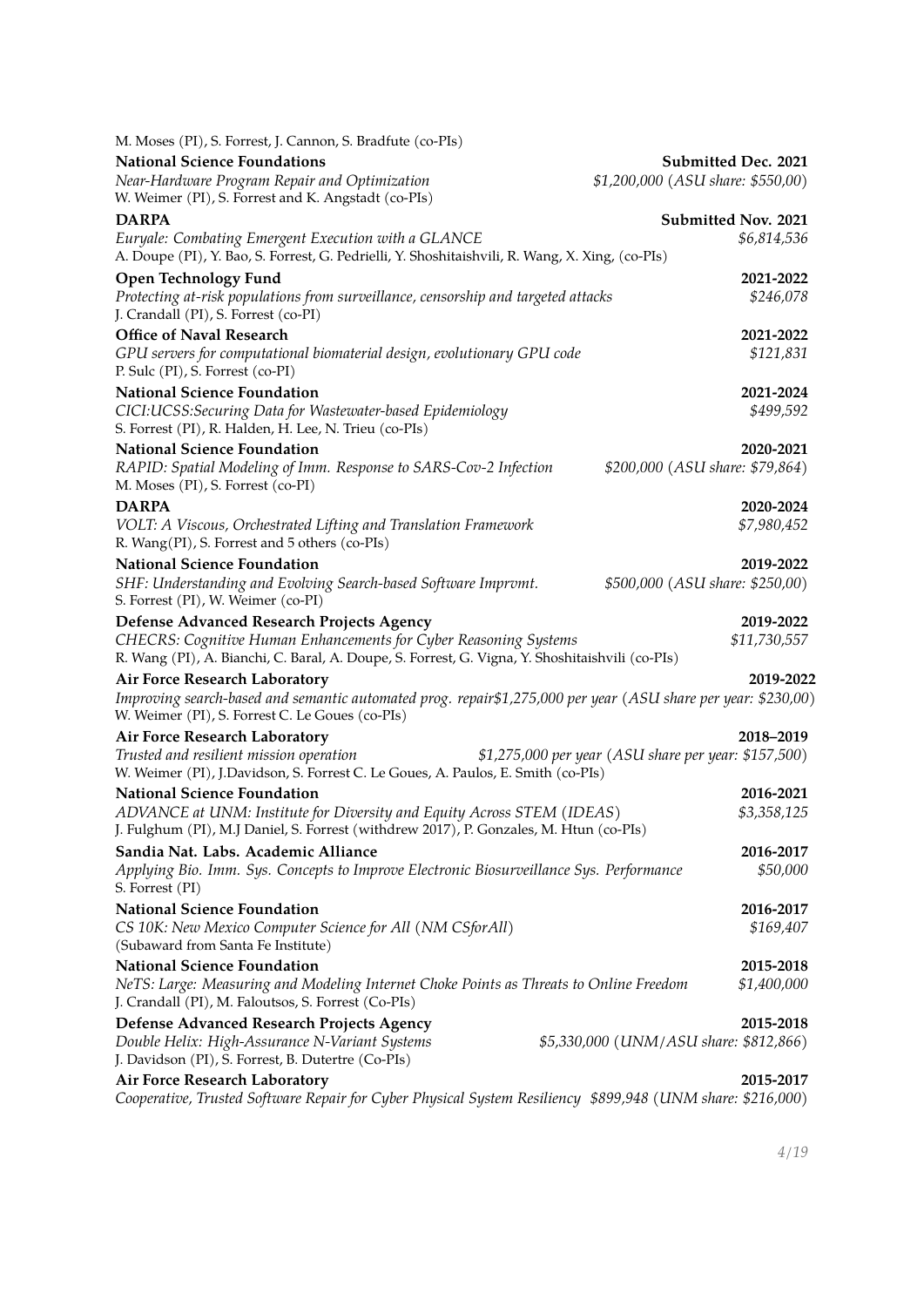| W. Weimer (PI), S. Forrest, M. Kim, C. LeGoues (co-PIs)                                                                                                                                                                               |                                    |
|---------------------------------------------------------------------------------------------------------------------------------------------------------------------------------------------------------------------------------------|------------------------------------|
| <b>National Science Foundation EAGER</b>                                                                                                                                                                                              | 2014-2016                          |
| SBE: Collab. Res.: Policies for Enhancing U.S. Leadership in Cyberspace<br>S. Forrest (PI), R. Axelrod (co-PI)                                                                                                                        | \$201,129 (UNM Share: \$102,583)   |
| Defense Advanced Research Projects Agency                                                                                                                                                                                             | 2010-2015                          |
| Scalable RADAR for Co-evolutionary Adversarial Environments<br>S. Forrest (PI), J. Crandall, M. Moses, W. Weimer (Co-PIs)                                                                                                             | \$3,200,625                        |
| <b>National Science Foundation</b><br>Collaborative Research: Search, Signals and Information Exchange in Distributed Biological Systems \$500,000<br>M. Moses (PI); S. Forrest, D. Gordon (Co-PIs)                                   | 2010-2013                          |
| Air Force Office of Scientific Research DURIP-10-054<br>Helix Project Testbed: Towards the Self-Regenerative Incorruptible Enterprise<br>S. Forrest (PI)                                                                              | 2010<br>\$58,189                   |
| <b>Department of Energy</b>                                                                                                                                                                                                           | 2009-2012                          |
| ASIM: An integrated agent-based model of a complex network<br>S. Hofmeyr (PI), S. Forrest (Co-PI)                                                                                                                                     | UNM share: \$600,000               |
| <b>National Science Foundation</b>                                                                                                                                                                                                    | 2009-2012                          |
| SHF: Medium: Collab. Res.: Fixing real bugs in real programs using evolutionary algorithms<br>W. Weimer (PI), S. Forrest (Co-PI)                                                                                                      | \$600,000                          |
| <b>National Science Foundation</b>                                                                                                                                                                                                    | 2007-2008                          |
| Safe Computing Workshop: Introspective Hardware Architectures for Information Assurance<br>S. Forrest (PI)                                                                                                                            | \$69,930                           |
| Air Force Office of Scientific Research MURI                                                                                                                                                                                          | 2007-2012                          |
| Helix: A Self-Regenerative Architecture for the Incorruptible Enterprise<br>J. C. Knight (PI), J. Davidson, D. Evans, W. Weimer, A. Nguyen-Tuong, H. Chen, K. Levitt, J. Rowe, Z. Su, F. Wu, F.<br>Chong, S. Forrest, J. Saia (Co-PI) | <b>UNM Share: \$750,000</b>        |
| National Institutes of Health                                                                                                                                                                                                         | 2007-2009                          |
| Modeling Early Influenza Virus Replication in Primary Human Lung Cells<br>F. Koster (PI), S. Forrest (Co-PI)                                                                                                                          | UNM Share: \$144,046               |
| <b>National Science Foundation</b>                                                                                                                                                                                                    | 2006-2009                          |
| Collaborative Research: A Biologically Motivated Scaling Theory for Computing<br>S. Forrest (PI), J. Brown, A. Davis (Co-PIs)                                                                                                         | \$230,921                          |
| <b>Howard Hughes Medical Institute</b>                                                                                                                                                                                                | 2006-2011                          |
| Program in Interdisciplinary Biomedical Science (PIBS)<br>J. Brown (PI), S. Forrest, N. Kenkre and F. Smith (Co-PIs).                                                                                                                 | \$1,000,000                        |
| Motorola                                                                                                                                                                                                                              | 2005-2008                          |
| Biological Design for Computer Security<br>S. Forrest (PI)                                                                                                                                                                            | \$150,000                          |
| <b>SFI International Program</b>                                                                                                                                                                                                      | 2005-2006                          |
| Instruction Set Diversification<br>G. Barrantes, J. Vargas, and S. Forrest (PIs)                                                                                                                                                      | \$17,500                           |
| <b>UNM/LANL Joint Science and Technology Laboratory</b>                                                                                                                                                                               | 2005-2007                          |
| Realistic Modeling of the Immune Response in Tissue<br>S. Forrest and A. S. Perelson (PIs)                                                                                                                                            | \$131,750                          |
| National Institutes of Health                                                                                                                                                                                                         | 2003-2008                          |
| COBRE Center for Evolutionary and Theoretical Immunology<br>E. S. Loker (PI), S. Forrest, R. D. Miller, A. S. Perelson (Co-PIs)                                                                                                       | \$10,141,000                       |
| <b>National Science Foundation CCR Large ITR</b>                                                                                                                                                                                      | 2003-2008                          |
| Sensitive Information in a Wired World<br>D. Boneh (PI), J. Feigenbaum, S. Forrest, and 5 others (Co-PIs)                                                                                                                             | \$12,500,000, UNM share: \$625,000 |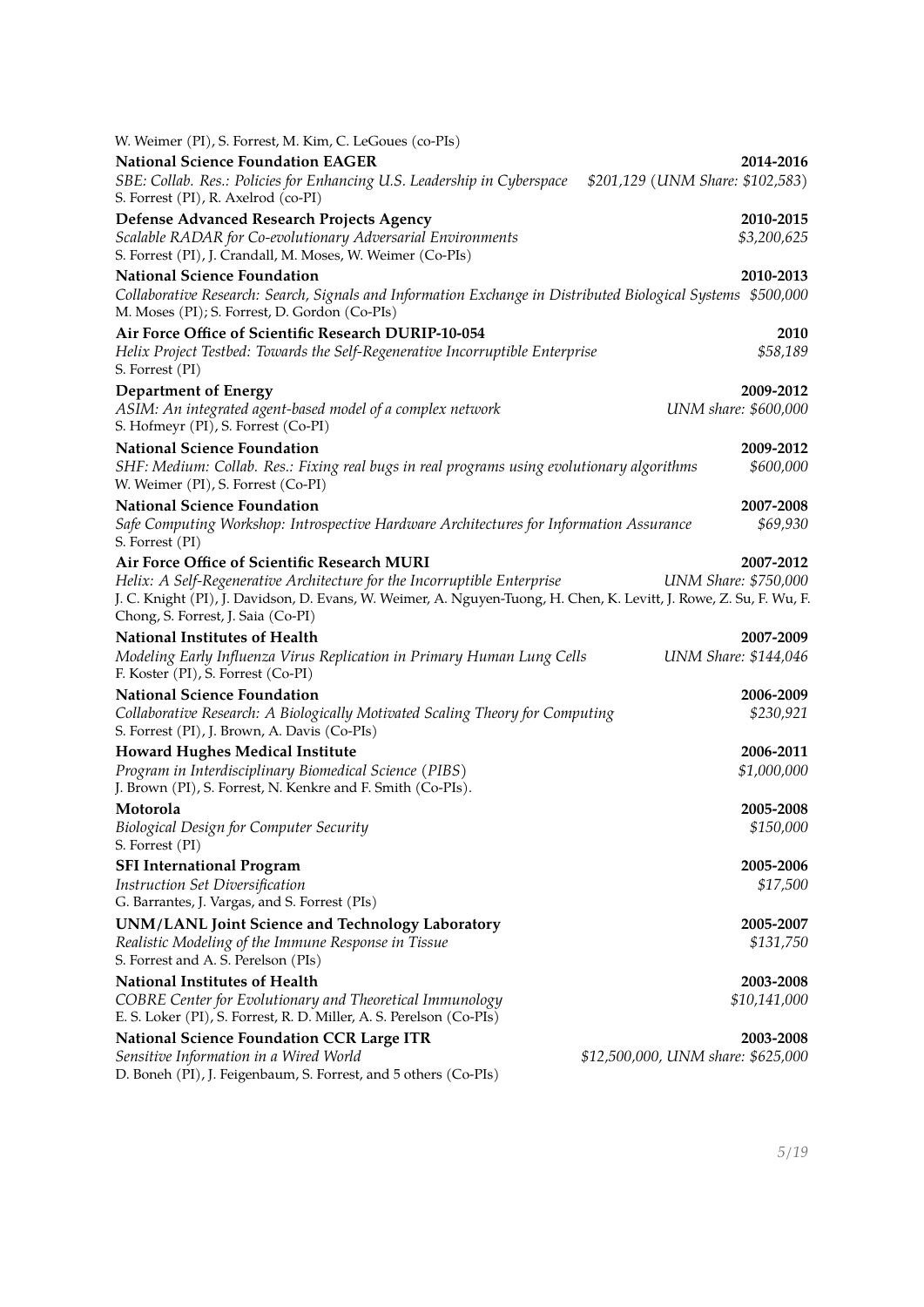| <b>National Science Foundation SGER</b>                                                                                                                   | 2003-2004                         |
|-----------------------------------------------------------------------------------------------------------------------------------------------------------|-----------------------------------|
| Reconstructing Information from Database Fragments Via Negative Partial Match Detection<br>S. Forrest (PI), P. Helman (Co-PI)                             | \$100,000                         |
| <b>National Science Foundation</b>                                                                                                                        | 2003-2007                         |
| Automated and Adaptive Diversity for Improving Computer Sys. Sec.<br>D. Song (PI), M. Reiter, S. Forrest (Co-PIs)                                         | \$1,200,000, UNM Share: \$250,000 |
| <b>Defense Advanced Research Projects Agency</b>                                                                                                          | 2002-2003                         |
| Automated Diversity in Computer Systems UNM Component<br>S. Forrest (PI)                                                                                  | \$280,000                         |
| National Institutes of Health                                                                                                                             | 2002-2005                         |
| P20 Center for the Spatiotemporal Modeling of Cell Signaling Planning Grant<br>J. Oliver (PI), S. Steinberg, S. Forrest, and G. Heffelfinger (Co-PIs)     | \$988,815                         |
| Intel Corp.                                                                                                                                               | 2001-2003                         |
| <b>Information Immune Systems</b><br>S. Forrest, PI                                                                                                       | \$154,000                         |
| <b>National Science Foundation</b>                                                                                                                        | 2000-2005                         |
| Understanding and Surviving Computation in the Wild<br>S. Forrest (PI), D. Ackley (Co-PI)                                                                 | \$871,478                         |
| Defense Advanced Research Projects Agency                                                                                                                 | 2000-2005                         |
| Computation in the Wild: Moving Beyond the Metaphor<br>S. Forrest (PI), D. Ackley (Co-PI)                                                                 | \$1,100,000                       |
| <b>Office of Naval Research</b>                                                                                                                           | 2000                              |
| Dynamics Days Conference<br>S. Forrest, David Egolf (PIs)                                                                                                 | \$18,600                          |
| <b>National Science Foundation</b>                                                                                                                        | 1999-2002                         |
| Physics Graduate Student Fellowships at the Santa Fe Institute<br>E. Jen (PI), D. Campbell, J. Crutchfield, and S. Forrest (Co-PIs)                       | \$321,622                         |
| <b>Department of Energy</b>                                                                                                                               | 2001-2003                         |
| A Broad Program in the Sciences of Complexity<br>Co-PI with E. Goldberg, E. Jen, and M. Feldman                                                           | \$606,000                         |
| <b>Office of Naval Research</b>                                                                                                                           | 1999-2003                         |
| <b>Emergent Computation</b><br>S. Forrest (PI)                                                                                                            | \$420,072                         |
| <b>Intel Corporation</b>                                                                                                                                  | 1998-2004                         |
| Biologically Inspired Approaches to Computer Security<br>S. Forrest (PI)                                                                                  | \$42,1393                         |
| National Science Foundation                                                                                                                               | 1997-2000                         |
| Computer Immunology<br>S. Forrest (PI)                                                                                                                    | \$292,350                         |
| <b>IBM</b>                                                                                                                                                | 1998                              |
| Partnership Award<br>S. Forrest (PI)                                                                                                                      | \$20,000                          |
| Defense Advanced Research Projects Agency                                                                                                                 | 1996-98                           |
| Research on a Simple Definition of Normal Behavior for Unix Processes<br>S. Forrest (PI)                                                                  | \$755,728                         |
| <b>NSF Research Training Grant</b>                                                                                                                        | 1995-2000                         |
| A BIO Research Training Group in Ecological Complexity<br>J. H. Brown (PI), S. Forrest, B. T. Milne, J. Rasure, L. M. Simmons, and G. C. Stevens (co-PIs) | \$562,500                         |
| Office of Naval Research                                                                                                                                  | 1995-98                           |
| Research in Computational Immunology                                                                                                                      | \$400,000                         |
|                                                                                                                                                           |                                   |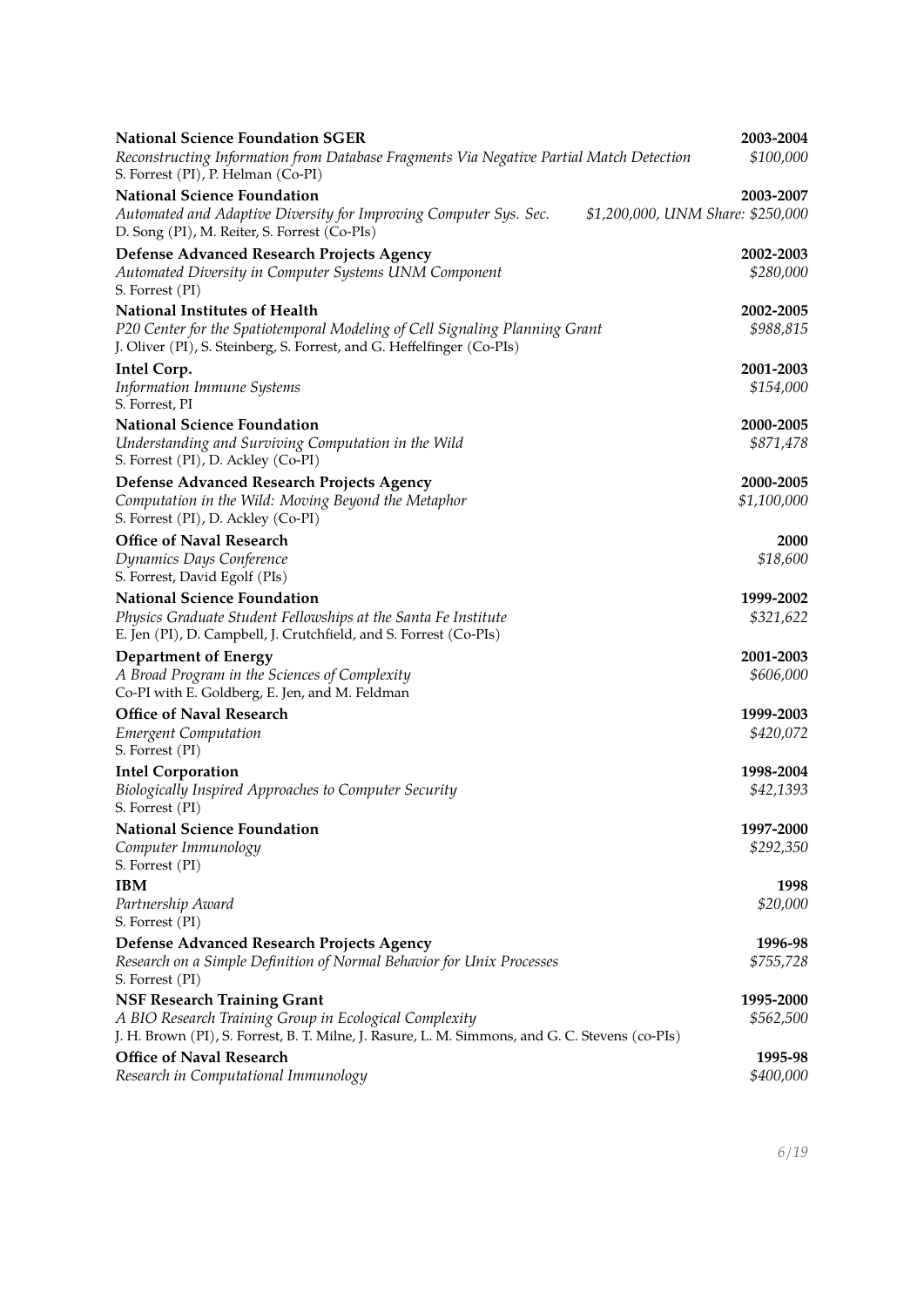| NSF Presidential Young Investigator Award                                                           | 1991-1996            |
|-----------------------------------------------------------------------------------------------------|----------------------|
| Computational Aspects of the Immune System                                                          | \$500,000            |
| <b>Sandia National Laboratories</b>                                                                 | 1995-1996            |
| Genetic programming for automatic learning and image classification                                 | \$26,039             |
| Santa Fe Institute                                                                                  | 1991-1995            |
| Graduate student support                                                                            | \$166,178            |
| Alfred P. Sloan Foundation<br>Foundations of Genetic Algorithms<br>S. Forrest, M. Mitchell (co-PIs) | 1992-1994<br>\$30,00 |
| Sandia University Research Program (SURP)                                                           | 1991-1993            |
| Inappropriate Convergence in Genetic Algorithms                                                     | \$60,000             |
| Association of Western Universities (AWU)                                                           | 1991-1991            |
| Faculty Fellowship                                                                                  | \$10,000             |
| Los Alamos National Laboratory (CNLS                                                                | 1990-1991            |
| Genetic Algorithms and Classifier System                                                            | \$20,382             |
| University of California                                                                            | 1989-1993            |
| Institutional Collaborative Research (INCOR) grant                                                  | \$42,000             |

### **Ph.D. Students Graduated**

- { Terry Jones (1995) *Evolutionary algorithms, fitness landscapes and search* Cambridge Univ. UK
- { Ron Hightower (1996) *Computational aspects of antibody gene families* Self-employed
- { Derek Smith (1997) *The cross-reactive immune response* (Nominated for ACM Best Dissertation award) Prof. of Zoology, Cambridge Univ. UK
- { Mihaela Oprea Zavalon (1999) *Optimizing the antibody repertoire for pathogen recognition* Prof. of Bioinformatics, Univ. of Basel, Switzerland
- { Steven Hofmeyr (1999) *An immunological model of distributed detection and its application to network security* Lawrence Berkeley Laboratory
- { Wim Hordijk (1999) *Dynamics, emergent computation, and evolution in cellular automata* Self-employed
- { Patrik D'haeseleer (2000) *Reconstructing gene networks from large scale gene expression data* Lawrence Livermore National Laboratory
- { Anil Somayaji (2002) *Operating system stability and security through process homeostasis* Assoc. Prof. of Computer Science, Carleton University, Ottawa
- { Dennis L. Chao (2004) *Modeling the cytotoxic T cell response* Fred Hutchinson Cancer Research Center
- { Christina Warrender (2004) *Modeling intercellular interactions in the peripheral immune system* Sandia National Laboratory
- { Gabriela Barrantes (2005) *Automated methods for creating diversity in computer systems* Prof. and Chair of Computer Science, Universidad de Costa Rica
- { Hajime Inoue (2005) *Anomaly detection in dynamic execution environments* Principle Scientist, Architecture Technology Corporation
- { Fernando Esponda (2006) *Protecting Data Privacy through Hard-to-Reverse Negative Databases* Assoc. Prof. Instituto Tecnologico Autonomo de Mexico
- { Kenneth Ingham (2007) *Anomaly Detection for HTTP Intrusion Detection: Algorithm Comparisons and the Effect of Generalization on Accuracy* Self-employed
- { Robert Abbott (2007) *Automated tactics modeling: Techniques and Applications* (UNM Popejoy Best Dissertation Award), Principal Member of the Technical Staff, Sandia National Laboratory
- { Todd Kaplan (2008) *Detecting community structure in financial markets* Indeed.com
- { Eric Trias (2008) *Leveraging positive and negative representations of information* U.S.A.F.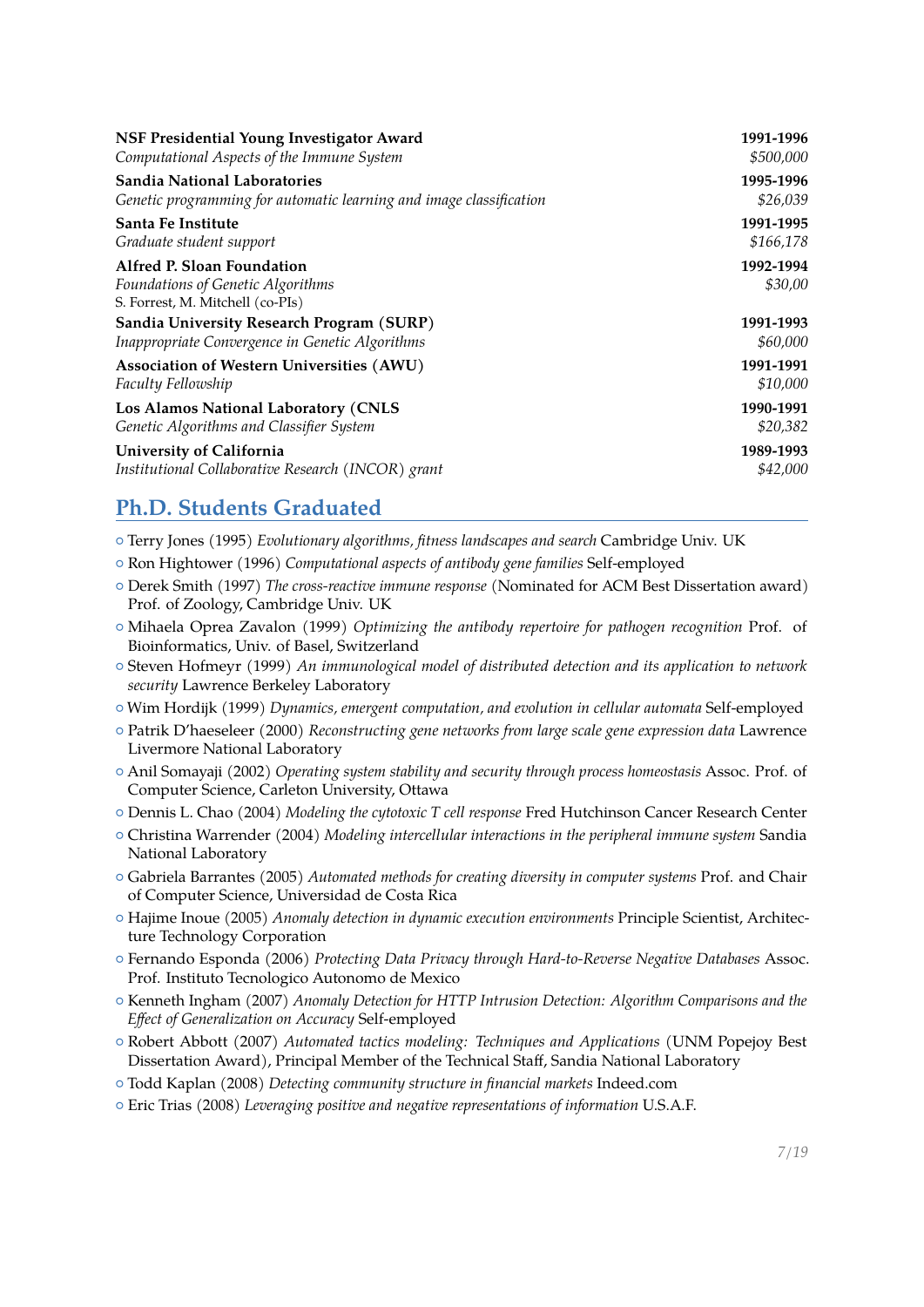- { Josh Karlin (2009) *Distributed Internet security and measurement* Google
- { George Bezerra (2012) *Energy Consumption in Networks on Chip: Efficiency and Scaling* TripAdvisor
- { Michael Groat (2012) *Energy Conserving Privacy Enhancing Algorithms in Resource-Constrained Devices* City of Farmington, NM
- { ThanhVu Nguyen (2014) *Automating Program Verification and Repair Using Invariant Analysis and Testinput Generation* Asst. Professor, Univ. Nebraska, Lincoln
- { Eric Schulte (2014) *Neutral Networks of Real-World Programs and their Application to Automated Software Evolution* Grammatech
- { Drew Levin (2016) *The environment constrains successful search strategies in natural distributed systems* Sandia National Labs.
- { Benjamin J. Edwards (2016) *Evidence-based cybersecurity: data-driven and abstract models* IBM, Thomas J. Watson Research Center.

### **Postdoctoral Supervision**

{ Dipankar Dasgupta (Univ. of Memphis, TN), Andrew Kosoresow (deceased), Derek Smith (Cambridge Univ. UK), Carlo Maley (Univ. California San Francisco), Steven Hofmeyr (Lawrence Berkeley Lab.), Matt Glickman (Sandia National Labs.), Catherine Beauchemin (Ryerson Univ. CAN), Petter Holme (Royal Institute of Technology, Stockholm), Melanie Moses (Univ. of New Mexico), Hugh Mitchell (Pacific Northwest National Lab.), Terri Oda (Intel Corp.), David Mohr (Google), A. Espinoza (current), J. Daymude (current)

### **Publications and Patents (reverse chronological order)**

**Patents**. . . . . . . . . . . . . . . . . . . . . . . . . . . . . . . . . . . . . . . . . . . . . . . . . . . . . . . . . . . . . . . . . . . . . . . . . . . . . . . . . . . . . . . . . . . . . . . . . . . . . . . . . . . . . . . . . . . . M. Ahmadi, K. Leach, S. Forrest, R. Dougherty, and W. Weimer. ystems and methods for reducing malware analysis overhead with coverings. U.S. Provisional Patent 63/196,900, June 2021.

L. Allen, S. Forrest, and A. S. Perelson. A method of detecting changes to a collection of digital signals. U.S. patent 5448668, Sept. 1995.

**Books and Conference Proceedings**. . . . . . . . . . . . . . . . . . . . . . . . . . . . . . . . . . . . . . . . . . . . . . . . . . . . . . . . . . . . . . . . . . . . . . . .

S. Forrest. *Proc. of the Fifth Intl. Conference on Genetic Algorithms*. Morgan Kaufmann, Los Altos, CA, 1993.

S. Forrest. *Parallelism in Classifier Systems*. Research Notes in Artificial Intelligence. Pitman Publishing and Morgan Kaufmann, London and Los Altos, CA, 1991. Revised version of Ph.D. dissertation.

S. Forrest, editor. *Emergent Computation*. MIT Press, Cambridge, MA, 1991. Also published as *Physica D* special issue Vol. 42, Nos. 1-3 (1990).

L. Booker, S. Forrest, M. Mitchell, and R. Riolo, editors. *Perspectives on Adaptation in Natural and Artificial Systems*. Oxford University Press, 2005.

**Chapters of Books**. . . . . . . . . . . . . . . . . . . . . . . . . . . . . . . . . . . . . . . . . . . . . . . . . . . . . . . . . . . . . . . . . . . . . . . . . . . . . . . . . . . . . . . . . . . . . . . . . . .

S. Forrest. Privacy concerns that arise with the pandemic. In D. Krakauer and G. West, editors, *The Interplay of Thermodynamics and Computation in Both Natural and Artificial Systems*. SFI Press, 2021.

J. Lacomis, J. Dorn, W. Weimer, and S. Forrest. Automatically reducing energy consumption of software. In D. Wolpert, editor, *The Interplay of Thermodynamics and Computation in Both Natural and Artificial Systems*. SFI Press, 2019.

M. Moses and S. Forrest. Beyond biology. In R. M. Sibley, J. H. Brown, and A. Kodrik-Brown, editors, *Metabolic Ecology: A Scaling Approach*, chapter 24, pages 293–301. Wiley-Blackwel, 2012.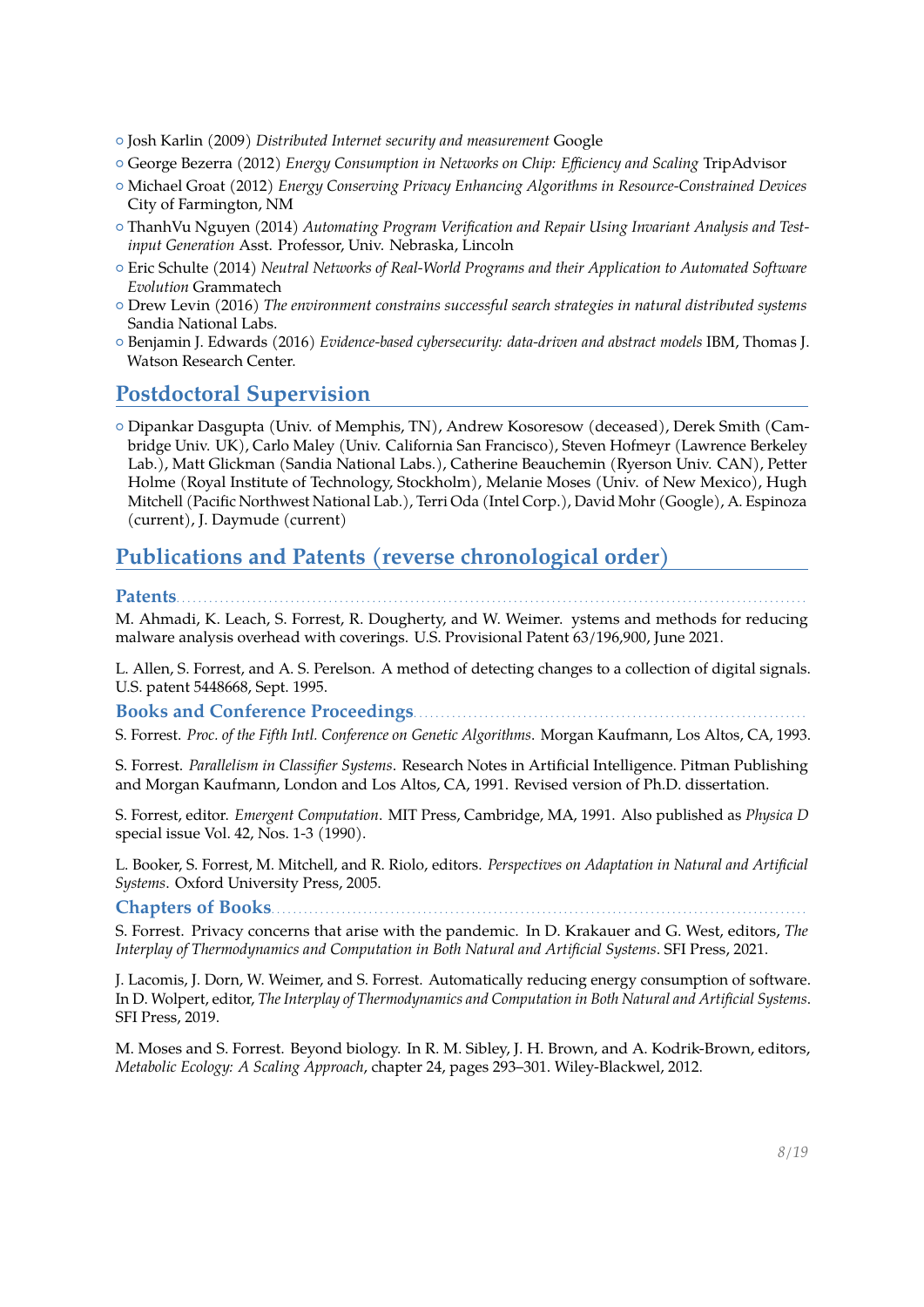C. Le Goues, A. Nguyen-Tuong, H Chen, J. W. Davidson S. Forrest, J. D. Hiser, J. C. Knight, and M. Van Gundy. Moving target defenses in the Helix self-regenerative architecture. In S. Jajodia et al., editor, *Moving Target Defense II: Application of Game Theory and Adversarial Modeling*, pages 115–146, 2012.

K. Ingham and S. Forrest. Network firewalls. In V. Rao Vemuri and V. Sreeharirao, editors, *Enhancing Computer security with Smart Technology*, pages 9–35. CRC Press, 2005.

S. Forrest, J. Balthrop, M. Glickman, and D. Ackley. Computation in the wild. In E. Jen, editor, *Robust Design: A Repertoire of Biological, Ecological, and Engineering Case Studies*, pages 207–230. Oxford University Press, 2004. Reprinted in K. Park and W. Willinger Eds. *The Internet as a Large-Scale Complex System*, pp. 227-250. Oxford University Press (2005).

D. J. Smith, A. S. Lapedes, S. Forrest, J. C. deJong, A. D. M. E. Osterhaus, R. A. M. Fouchier, N. J. Cox, and A. S. Perelson. Modeling the effects of updating the influenza vaccine on the efficacy of repeated vaccination. In A. D. M. E. Osterhaus, N. Cox, and A. Hampson, editors, *Options for the control of influenza virus IV*, International Congress 1219, pages 655–660. Excerpta Medica, Amsterdam, 2001.

S. Forrest and S. A. Hofmeyr. Immunology as information processing. In L. A. Segel and I. Cohen, editors, *Design Principles for the Immune System and Other Distributed Autonomous Systems*, Santa Fe Institute Studies in the Sciences of Complexity. Oxford University Press, 2001.

J.H. Holland, L. B. Booker, M. Colombetti, M. Dorigo, S. Forrest, D. G. Goldberg, R. L. Riolo, R. E. Smith, P. L. Lanzi, W. Stolzmann, and S. W. Wilson. What is a learning classifier system? In P. L. Lanzi, W.Stolzmann, and S .W. Wilson, editors, *Learning Classifier Systems: An Introduction to Contemporary Research*, pages 3–32. Springer Verlag, 2000.

D. J. Smith, S. Forrest, and A. S. Perelson. Immunological memory is associative. In D. Dasgupta, editor, *Artificial Immune Systems and Their Applications*. Springer-Verlag, Berlin, 1998.

D. J. Smith, S. Forrest, D. H. Ackley, and A. S. Perelson. Modeling the effects of prior infection on vaccine efficacy. In D. Dasgupta, editor, *Artificial Immune Systems and Their Application*. Springer-Verlag, Berlin, 1998.

M. Mitchell and S. Forrest. Fitness landscapes: Royal road functions. In Back, Fogel, and Michalewicz, editors, *Handbook of Evolutionary Computation*, volume B2.7, pages 1–25. Institute of Physics Publishing, Philadelphia and Bristol UK, 1997.

R. Hightower, S. Forrest, and A. S. Perelson. The Baldwin effect in the immune system: Learning by somatic hypermutation. In R. K. Belew and M. Mitchell, editors, *Adaptive Individuals in Evolving Populations*, pages 159–167. Addison-Wesley, Reading, MA, 1996.

S. Forrest. Genetic algorithms. In A. B. Tucker, editor, *CRC Handbook of Computer Science and Engineering*. CRC Press, Boca Raton, 1996.

C. Burks, M. L. Engle, S. Forrest, R. J. Parsons, C. A. Soderlund, and P. E. Stolorz. Stochastic optimization tools for genomic sequence assembly. In J.C. Venter, editor, *Automated DNA Sequencing and Analysis Techniques*. Academic Press, London, 1993.

S. Forrest and G. Mayer-Kress. Genetic algorithms, nonlinear dynamical systems, and global stability models. In L. Davis, editor, *The Handbook of Genetic Algorithms*. Van Nostrand Reinhold, New York, 1991.

S. Forrest. Knowledge-based approaches for real-time process management. In M. G. Singh, editor, *Systems and Control Encyclopedia, First Supplement*. Pergamon Books, Oxford, 1990.

**Refereed Journal Articles...** 

J. Renzullo, W. Weimer, and S. Forrest. Evolving software: Combining online learning with mutationbased stochastic search. *ACM Transactions on Evolutionary Learning and Optimization (TELO)*, (Submitted, Feb. 2022).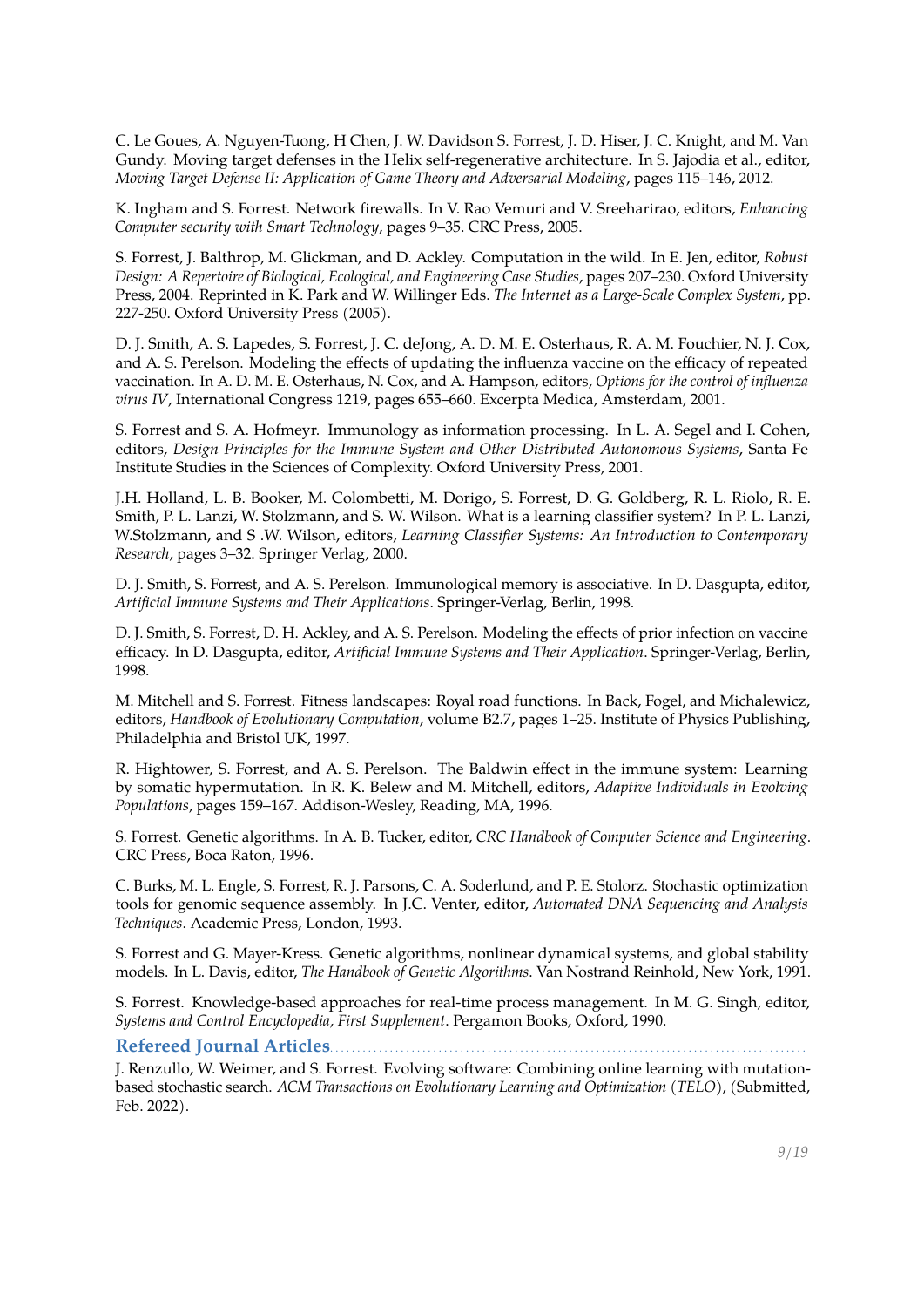R. Axelrod, J. Daymude, and S. Forrest. Preventing extreme polarization of political attitudes. *Proc. of the Nat. Acad. of Science*, 118(50), Dec. 14, 2021.

C. Buckner, R. Miikkulainen, S. Forrest, S. Milano, J. Zou, C. Prunk, C. Irrgang, C. Glenn, H. Su, R. Murphy, et al. AI reflections in 2021. *Nature Machine Intelligence*, pages 5–10, 2022.

M. Moses, S. Hofmeyr, J. Cannon, A. Andrews, R. Gridley, M. Hinga, K. Leyba, A. Pribisova, V. Surdidijaja, H. Tasnim, and S. Forrest. Spatially distributed infection increases viral load in a computational model of SARS-CoV-2 lung infection. *PLoS Computational Biology*, 17(12), (2021).

R. Miikkulainen and S. Forrest. A biological perspective on evolutionary computation. *Nature Machine Intelligence*, 3:1–7, 2021.

C. Martinez, D. A. Najera-Flores, A. R. Brink, D. D. Quinn, E. Chatzi, and S. Forrest. Confronting domain shift in trained neural networks. *Proc. of Machine Learning Research (PMLR)*, 148:176–192, 2021.

D. Jacobs, T. McDaniel, A. Varsani, R. Halden, S. Forrest, and H. Lee. Wastewater monitoring raises privacy and ethical considerations. *IEEE Trans. on Technology and Society*, 2(3), 2021.

J. Liou, X. Wang, S. Forrest, and C. Wu. Post-compiler performance tuning for general-purpose GPU kernels. *ACM Trans. on Architecture and Code Optimization*, 17(4), 2020.

J. Lehman, ..., S. Forrest, and 51 other authors. The surprising creativity of digital evolution: A collection of anecdotes from the evolutionary computation and artificial life research communities. *Artificial Life*, 26(2), (2020).

W. Vining, F. Esponda, M. Moses, and S. Forrest. How does mobility help distributed systems compute? *Philosophical Trans. of the Royal Society B*, 374(1774), 2019.

R. Sole, M. Moses, and S. Forrest. Liquid brains, solid brains. *Philosophical Trans. of the Royal Society B*, 374(1774), 2019. DOI 10.1098/rstb.2019.0040.

M. E. Moses, J. L. Cannon, D. M. Gordon, and S. Forrest. Distributed adaptive search in t cells: Lessons from ants. *Frontiers Immunology*, 10:1357, 2019.

J. Dorn, J. Lacomis, W. Weimer, and S. Forrest. Automatically exploring tradeoffs between software output fidelity and energy costs. *IEEE Trans. on Software Engineering*, 45:219–236, 2019. on-line version published Nov. 2017.

C. Le Goues, Y. Brun, S. Forrest, and W. Weimer. Clarifications on the construction and use of the manybugs benchmark. *Trans. on Software Engineering*, 43(11):1089–1090, (2017). DOI 10.1109/TSE.2017.2755651.

B. Edwards, A. Furnas, S. Forrest, and R. Axelrod. Strategic aspects of cyber attack, attribution, and blame. *Proc. Nat. Acad. Sci (PNAS)*, 114(11):2825–2830, 2017.

M. Moses, G. Bezerra, B. Edwards, J. H.Brown, and S. Forrest. Energy and time determine scaling in biological and computer designs. *Phil. Trans. of the Royal Society B*, 371(1701), 2016.

D. Levin, S. Forrest, S. Banerjee, C. Clay, J. Cannon, M. Moses, and F. Koster. A spatial model of the efficiency of T cell search in the influenza-infected lung. *J. Theoretical Biology*, 398:52–63, 2016. doi 10.1016/j.jtbi.2016.02.022.

S. Forrest and M. Mitchell. Adaptive computation: The multidisciplinary legacy of John H. Holland. *Communications of the ACM*, 59(8):58–63, 2016. doi 10.1145/2964342.

B. Edwards, S. Hofmeyr, and S. Forrest. Hype and heavy tails: Analyzing ten years of data breaches. *Journal of Cybersecurity*, 2(1):3–14, 2016. doi: 10.1093/cybsec/tyw003 (Updated and expanded revision of WEIS 2015 conference paper.).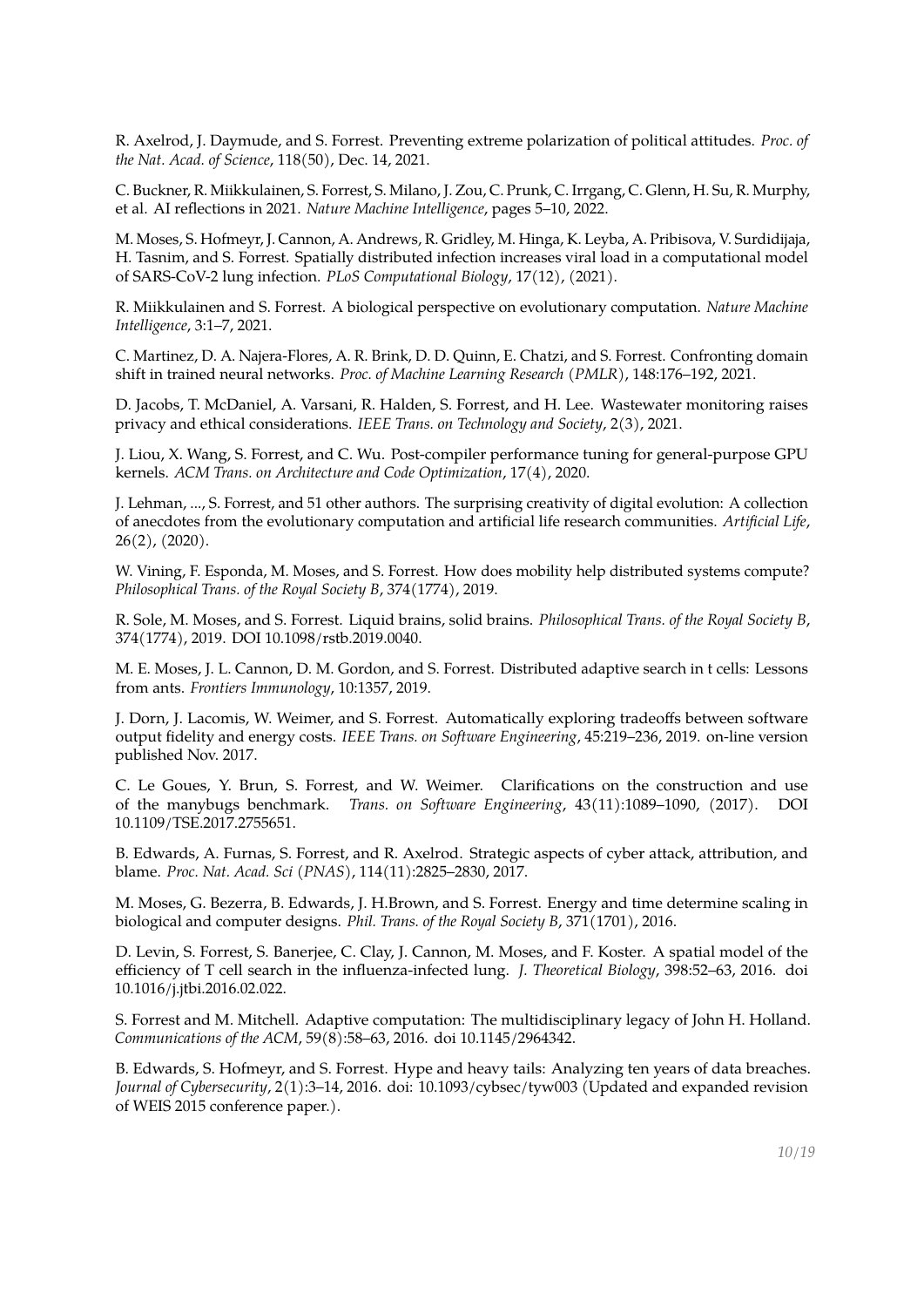C. Le Goues, N. Holtschulte, E. Smith, Y. Brun, P. Devanbu, S. Forrest, and W. Weimer. The ManyBugs and IntroClass benchmarks for automated repair of C programs. *ACM Trans. on Software Engineering*, 41(12), 2015.

E. Schulte, Z. P. Fry, E. Fast, W. Weimer, and S. Forrest. Software mutational robustness. *Genetic Programming and Evolvable Machines*, 15(3):281–312, 2014. DOI 10.1007/s10710-013-9195-.

T. Nguyen, D. Kapur, W. Weimer, and S. Forrest. DIG: A dynamic invariant generator for polynomial and array invariants. *ACM Trans. on Software Engineering and Methodology*, 23(4), 2014. DOI 10.1145/2556782.

M. Groat, B. Edwards, J. Horey, W. He, and S. Forrest. Application and analysis of multidimensional negative surveys in participatory sensing applications. *Pervasive and Mobile Computing*, 9(3):372–391, 2013.

C. Le Goues, S. Forrest, and W. Weimer. Current challenges in automatic software repair. *Software Quality*, 21:421–443, 2013. DOI 10.1007/s11219-013-9208-0.

C. Le Goues, T. Nguyen, S. Forrest, and W. Weimer. GenProg: A generic method for automatic software repair. *ACM Trans. on Software Engineering*, 38(1), 2012. Featured article award.

H. Mitchell, D. Levin, S. Forrest, C. Beauchemin, J. Tipper, J. Knight, N. Donart, C. Layton, J. Pyles, P. Gao, K. Harrod, A. Perelson, and F. Koster. Higher replication efficiency of 2009 (H1N1) pandemic influenza than seasonal and avian strains: Kinetics from epithelial cell culture and computational modeling. *J. Virology*, 85(2):1125–1135, 2011. doi:10.1128/JVI.01722-10.

W. Weimer, S. Forrest, C. Le Goues, and T. Nguyen. Automatic program repair with evolutionary computation. *Communications of the ACM*, 53(5):109–116, Research Highlight 2010.

F. Esponda, S. Forrest, and P. Helman. Negative representations of information. *Intl. J. of Information Security*, 8(5), 2009. doi:10.1007/s10207-009-0078-1.

M. Moses, S. Forrest, A. L. Davis M. Lodder, and J. H. Brown. Scaling theory for information networks. *Royal Society Interface*, 5(29):1391–1510, 2008.

J. Karlin, J. Rexford, and S. Forrest. Autonomous security for autonomous systems. *Computer Networks*, 52:2908–2923, 2008.

P. Holme, J. Karlin, and S. Forrest. An integrated model of traffic, geography and economy in the internet. *Computer Communication Review*, 38(3):7–15, 2008.

K. Ingham, A. Somayaji, S. Forrest, and J. Burge. Learning dfa representations of http for protecting web applications. *Computer Networks*, 51(5):1239–1255, 2007.

P. Holme, J. Karlin, and S. Forrest. Radial structure of the internet. *Proc. Royal Society A*, 463:1231–1246, 2007.

S. Forrest and C. Beauchemin. Computer immunology. *Immunological Reviews*, 216:176–197, 2007.

F. Esponda, E. S. Ackley, P. Helman, H. Jia, and S. Forrest. Protecting data privacy through hard-to-reverse negative databases. *Intl. J. of Information Security*, 6(6), 2007.

C. Warrender, S. Forrest, and F. Koster. Modeling intercellular interactions in early mycobacterium infection. *Bulletin of Mathematical Biology*, 68(8):2233–61, 2006.

H. Inoue, D. Stefanovic, and S. Forrest. On the prediction of Java object lifetimes. *IEEE Trans. on Computers*, 55(7):880–892, 2006.

R. Gerety, S. Spencer, K. Pienta, and S. Forrest. Modeling somatic evolution in tumorigenesis. *PLoS Computational Biology*, 2(8), 2006.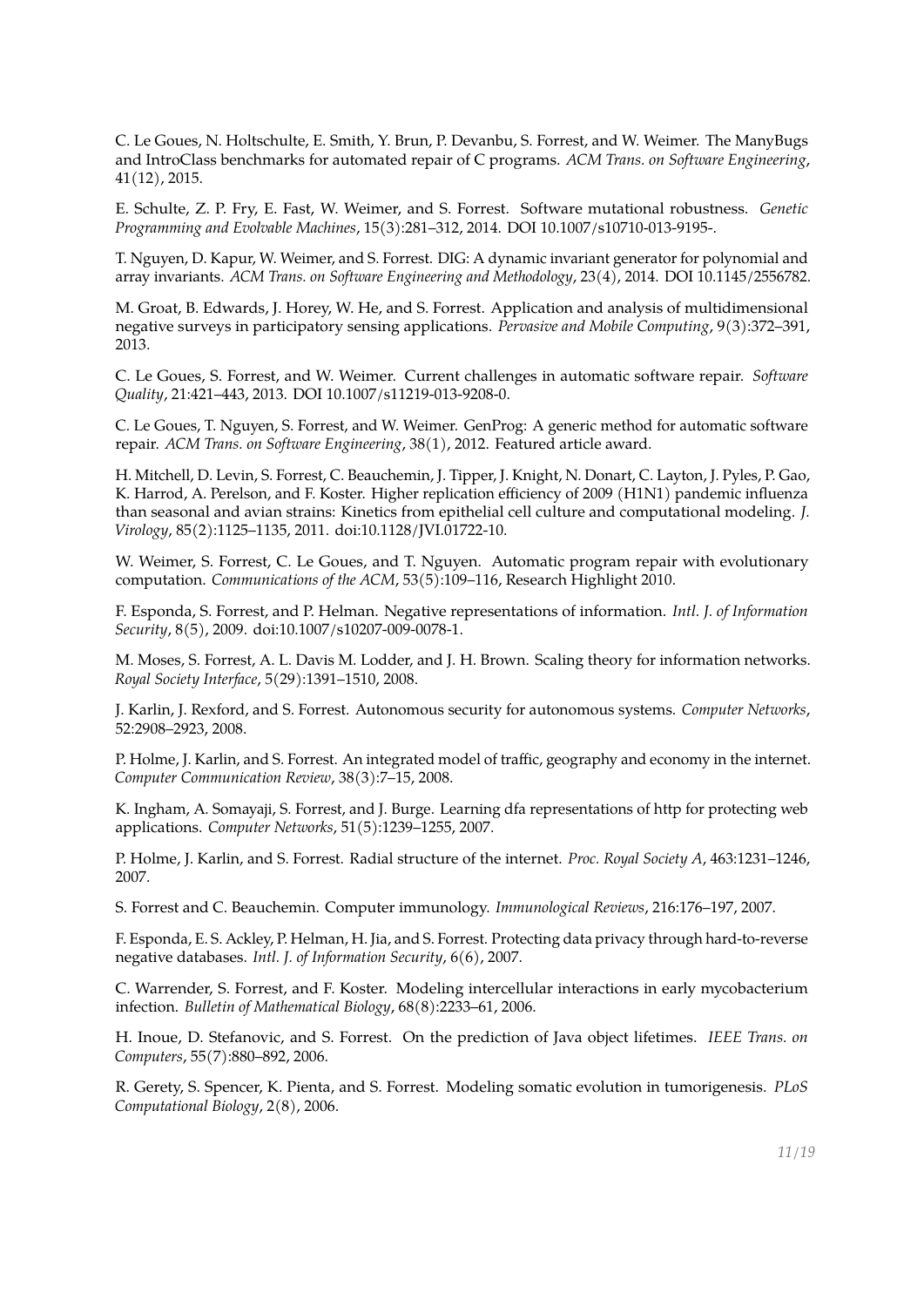R. G. Abbott, S. Forrest, and K. J. Pienta. Simulating the hallmarks of cancer. *Artificial Life*, 12(4):617–634, 2006.

M. Glickman, J. Balthrop, and S. Forrest. A machine learning evaluation of an artificial immune system. *Evolutinoary Computation Journal*, 13(2):179–212, 2005.

F. Esponda, E. S. Ackley, S. Forrest, and P. Helman. On-line negative databases. *J. of Unconventional Computing*, 1(3):201–220, 2005.

D L. Chao, M. P. Davenport, S. Forrest, and A. S. Perelson. The effects of thymic selection on the range of T cell cross-reactivity. *European Journal of Immunology*, 35(3452-3459), 2005.

G. Barrantes, D. Ackley, S. Forrest, and D. Stefanovic. Randomized instruction set emulation. *ACM Trans. on Information Systems Security (TISSEC)*, 8(1):3–40, 2005.

C. Warrender, S. Forrest, and L. Segel. Homeostasis of peripheral immune effectors. *Bulletin of Mathematical Biology*, 66(6):1493–1514, 2004.

C. C. Maley, B. J. Reid, and S. Forrest. Cancer prevention strategies that address the evolutionary dynamics of neoplastic cells: Simulating benign cell boosters and selection for chemosensitivity. *Cancer Epidemiology, Biomarkers and Prevention*, 13(8):1375–84, 2004.

F. Esponda, S. Forrest, and P. Helman. A formal framework positive and negative detection. *IEEE Trans. on Systems, Man, and Cybernetics*, 34(1):357–373, 2004.

D. L. Chao, M. P. Davenport, S. Forrest, and A. S. Perelson. A stochastic model of cytotoxic T cell responses. *J. Theoretical Biology*, 228:227–240, 2004.

D. L. Chao, M. P. Davenport, S. Forrest, and A. S. Perelson. Modeling the impact of antigen kinetics on T cell activation and response. *Immunology and Cell Biology*, 82(1), 2004.

J. Balthrop, S. Forrest, M. Newman, and M. Williamson. Technological networks and the spread of computer viruses. *Science*, 304:527–529, 2004.

D. L. Chao and S. Forrest. Information immune systems. *Genetic Programming and Evolvable Machines*, 4(4):311–331, 2003.

M. Newman, S. Forrest, and J. Balthrop. Email networks and the spread of computer viruses. *Physical Review E*, 66, 2002.

M. Moses and S. Forrest. Book review of *The Computational Beauty of Nature* by G. Flake. *Artificial Intelligence*, 128:239–242, 2001.

S. Forrest and S. Hofmeyr. Engineering an immune system. *Graft*, 4(5):5–9, 2001.

C. C. Maley and S. Forrest. Exploring the relationship between neutral and selective mutations in cancer. *Artificial Life*, 6:325–345, 2000.

S. Hofmeyr and S. Forrest. Architecture for an artificial immune system. *Evolutionary Computation*, 8(4):443–473, 2000.

D. J. Smith, S. Forrest, D. H. Ackley, and A. S. Perelson. Variable efficacy of repeated annual influenza vaccination. *Proc. National Academy of Sciences*, 96:14001–14006, 1999.

D. J. Smith, S. Forrest, D. H. Ackley, and A. S. Perelson. Using lazy evaluation to simulate realistic-size repertoires in models of the immune system. *Bulletin of Mathematical Biology*, 60:647–658, 1998.

S. Hofmeyr, S. Forrest, and A. Somayaji. Intrusion detection using sequences of system calls. *J. of Computer Security*, 6:151–180, 1998.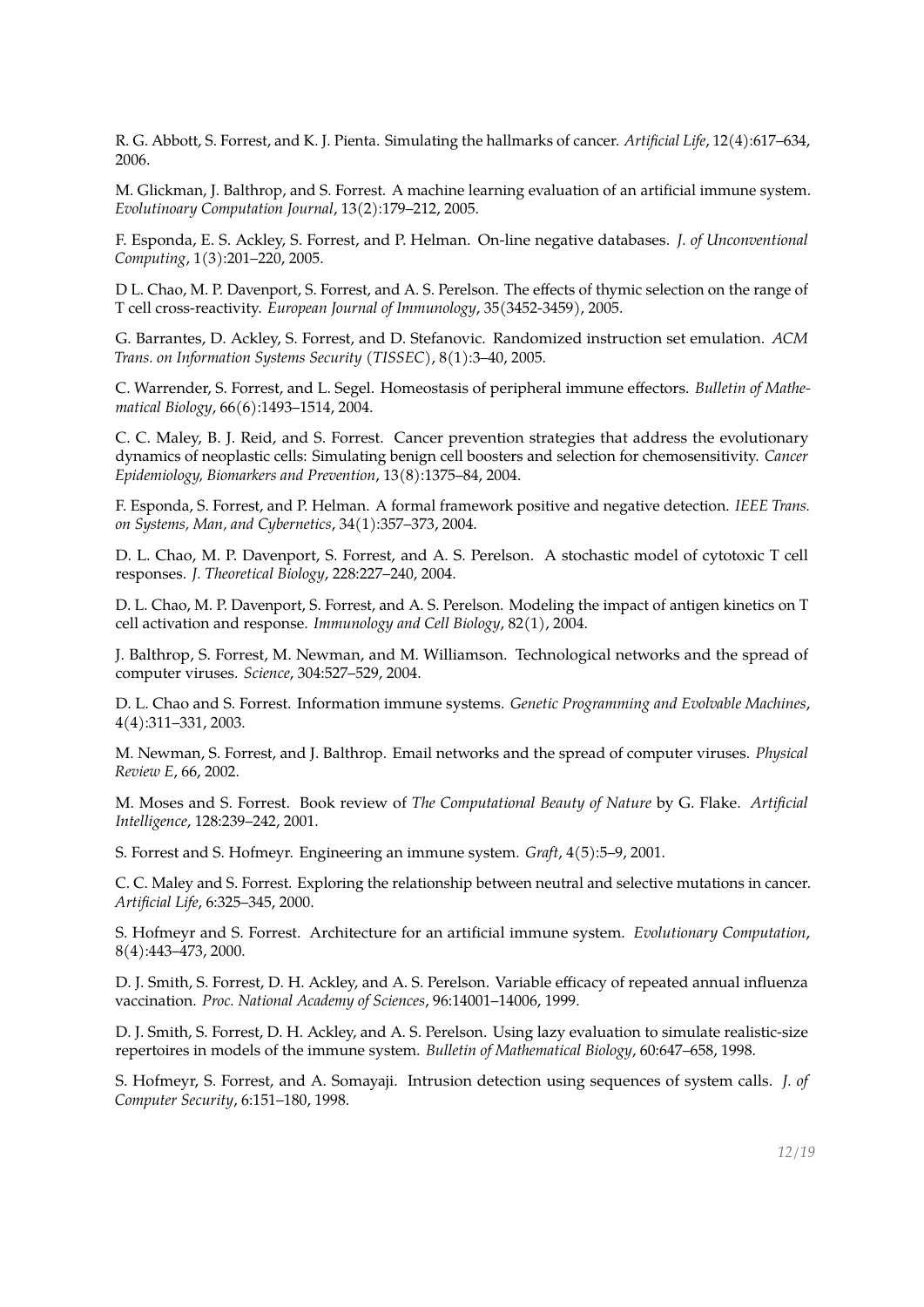D. J. Smith, S. Forrest, R. R. Hightower, and A. S. Perelson. Deriving shape-space parameters from immunological data for a model of cross-reactive memory. *Theoretical Biology*, 189:141–150, 1997.

P. Hraber, T. Jones, and S. Forrest. The ecology of Echo. *Artificial Life*, 3(3):165–190, 1997.

S. Forrest, S. Hofmeyr, and A. Somayaji. Computer immunology. *Communications of the ACM*, 40(10):88– 96, 1997.

A. Perelson, R. Hightower, and S. Forrest. Evolution (and learning) of v-region genes. *Research in Immunology*, 147:202–208, 1996.

S. Forrest. Genetic algorithms. *ACM Computing Surveys*, 28(1):77–80, 1996.

R. Parsons, S. Forrest, , and C. Burks. Genetic operators for the DNA fragment assembly problem. *Machine Learning*, 21(1/2):11–33, 1995.

M. Mitchell and S. Forrest. Genetic algorithms and artificial life. *Artificial Life*, 1994.

R. E. Smith, S. Forrest, and A. S. Perelson. Searching for diverse, cooperative populations with genetic algorithms. *Evolutionary Computation*, 1(2):127–149, 1993.

S. Forrest and M. Mitchell. What makes a problem hard for a genetic algorithm? Some anomalous results and their explanation. *Machine Learning*, 13(2/3):129–163, 1993.

S. Forrest, B. Javornik, R. E. Smith, and A. S. Perelson. Using genetic algorithms to explore pattern recognition in the immune system. *Evolutionary Computation*, 1(3):191–211, 1993.

S. Forrest. Genetic algorithms: principles of natural selection applied to computation. *Science*, 261:872– 878, Aug. 1993.

J. Lark, L. Erman, S. Forrest, K. Gostelow, F. Hayes-Roth, and D. Smith. Concepts, methods, and languages for building timely intelligent systems. *Real-time Systems*, 2(1), 1990.

S. Forrest and J. H. Miller. Emergent behaviors of classifier systems. *Physica D*, 42(1–3):213–227, 1990.

S. Forrest. Introduction to the proceedings of the ninth annual CNLS conference. *Physica D*, 42(1-3):1–11, 1990.

R. Belew and S. Forrest. Learning and programming in classifier systems. *Machine Learning*, 3:193–223, 1988.

B. D'Ambrosio, M. Fehling, S. Forrest, P. Raulefs, and M. Wilber. Real-time process management for materials composition in chemical manufacturing. *IEEE Expert*, pages 80–93, 1987.

<span id="page-12-0"></span>Refereed Conference Papers....

P. Reiter, R. Wang, A. Doupe, W. Weimer, and S. Forrest. Automatically mitigating vulnerabilities in x86 binary programs via partially recompilable decompilation. In *25th International Symposium on Research in Attacks, Intrusions, and Defenses (RAID)*, Submitted, March 2022.

J. Liou, M. Awan, S. Hofmeyr, C. Wu, and S. Forrest. Understanding the power of evolutionary computation for gpu code optimization. In *31st International Conference on Parallel Architectures and Compilation Techniques (PACT)*, Submitted, April 2022.

H. Ahmad, P. Cashin, W. Weimer, and S. Forrest. Digging into semantics: Where do search-based software repair methods search? In *The Seventeenth International Conference on Parallel Problem Solving from Nature (PPSN XVII)*, Submitted, April 2022.

K. Leyba, J. Daymude, J. Young, J. Rexford, M. Newman, and S. Forrest. Cutting through the noise to infer autonomous system topology. In *IEEE Conference on Computer Communications (INFOCM 2022)*, in press (20% acceptance rate).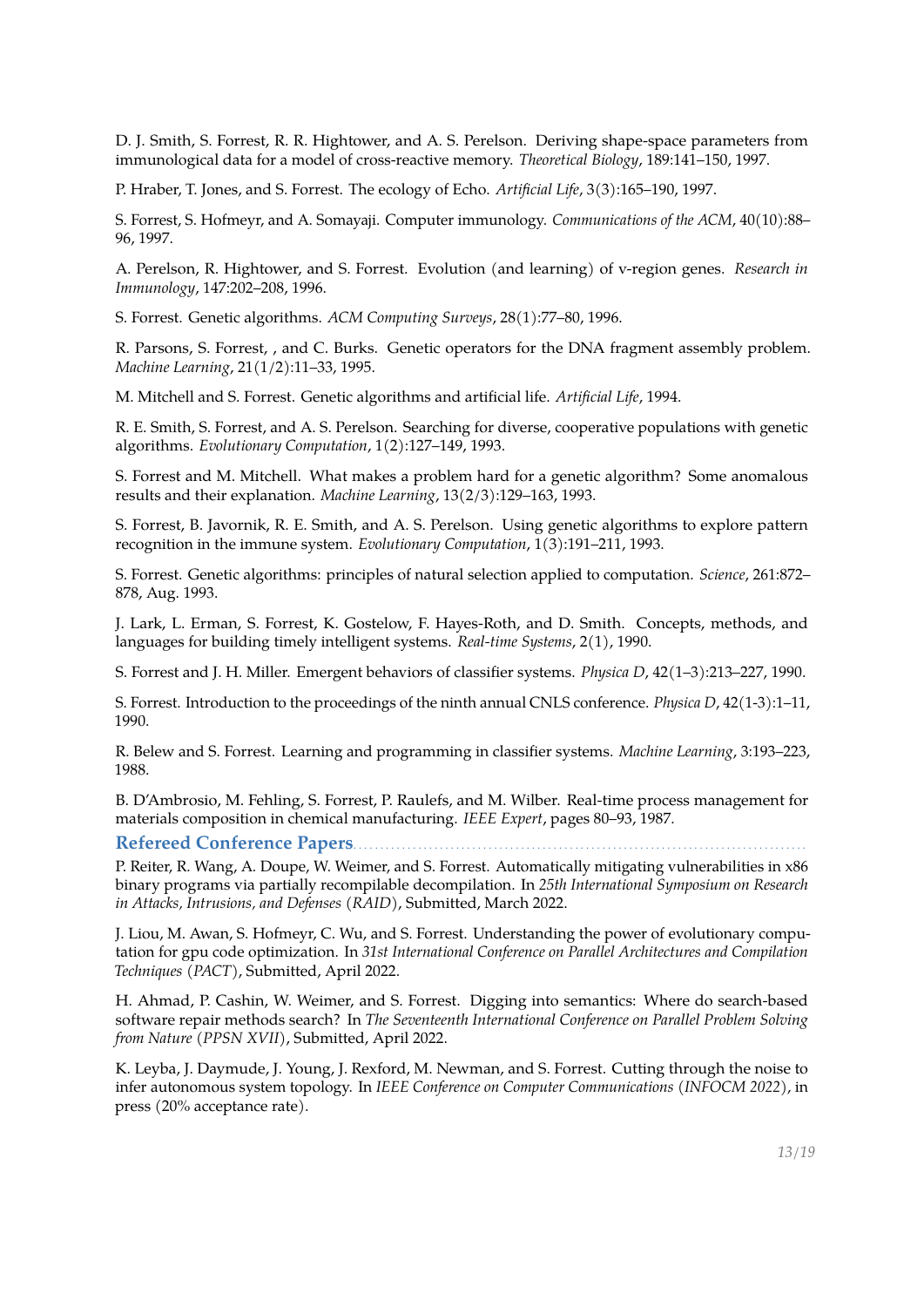A. Espinoza, S. Forrest, M. Tiwari, and R. Wood. Back to the future: N-versioning of microservices. In *International Conference on Dependable Systems and Networks (DSN)*, in press (18.7% acceptance rate).

P. Reiter, A. Espinoza, R. Wang, A. Doupe, W. Weimer, and S. Forrest. Improving source-code representations to enhance search-based software repair. In *Genetic and Evolutionary Computation Conference (GECCO)*, in press.

M. Endres, P. Reiter, S. Forrest, and W. Weimer. What can program repair learn from code review? In *ICSE International Workshop on Automated Program Repair*, in press.

J. Renzullo, W. Weimer, and S. Forrest. Multiplicative weights algorithms for parallel automated software repair. In *35th IEEE International Parallel and Distributed Processing Symposium*, 2021.

M. Ramamoorthy, S. Forrest, and V. Syrotiuk. MA-ABC: A memetic algorithm optimizing attractiveness, balance, and cost for capacitated arc routing problems. In *Genetic and Evolutionary Computation Conf. (GECCO)*, 2021.

Y. Huang, Ahmad H, S. Forrest, and W. Weimer. Applying automated program repair to dataflow programming languages. In *ICSE 10th Intl. Workshop on Genetic Improvement*, 2021.

Y. Qin, S. Gonzalez, K. Angstadt, X. Wang, S. Forrest, R. Das, K. Leach, and W. Weimer. Martini: Memory access traces to detect attacks. In *ACM Cloud Computing Security Workshop (CCSW'20)*, 2020.

J. Liou, S. Forrest, and C. Wu. GEVO-ML: Optimizing machine learning codes with evolutionary computation. In *Genetic and Evolutionary Computation Conf. (GECCO) Workshop on NeuroEvolution at Work*, 2020.

G. Stelle, D. Stefanovic, S., and S. Forrest. Cactus Environment Machine: Shared environment call-byneed. In *Post-proceedings of The 17th Symposium on Trends in Functional Programming*, 2019.

J. Liou, S. Forrest, and C. Wu. Uncovering performance opportunities by relaxing program semantics of GPGPU kernels. In *ASPLOS, Wild and Crazy Ideas Session*, 2019. Extended abstract.

J. Liou, S. Forrest, and C. Wu. Genetic improvement of GPU code. In *International Conf. on Software Engineering (ICSE) Genetic Improvement Workshop*, 2019. Best paper award.

K. Leyba, B. Edwards, C. Freeman, J. Crandall, and S. Forrest. Borders and gateways: Measuring and analyzing national AS chokepoints. In *ACM Conf. on Computing and Sustainable Societies (COMPASS)*, 2019.

K. Leach, R. Dougherty, C. Spensky, S. Forrest, and W. Weimer. Evolutionary computation for improving malware analysis. In *ICSE Genetic Improvement Workshop*, 2019. Extended abstract. Best presentation award.

J. Jones, J. Hiser, J. Davidson, and S. Forrest. Defeating denial-of-service attacks in a self-managing N-variant system. In *14th International Symposium on Software Engineering for Adaptive and Self-Managing Systems (SEAMS)*, 2019. Best paper award.

R. E. Dougherty, E. Lanus, C. J. Colbourn, and S. Forrest. Genetic algorithms for affine transformations to existential t-restrictions. In *Genetic and Evolutionary Computation (GECCO) Workshop on Genetic Improvement*, 2019. Extended abstract.

P. Cashin, W. Weimer, and S. Forrest. Understanding automatically-generated patches through symbolic invariant differences. In *34th IEEE/ACM Intnl. Conf. on Automated Software Engineering (ASE)*, 2019.

J. Renzullo, M. Moses, W. Weimer, and S. Forrest. Neutral networks enable distributed search in evolution. In *Genetic Improvement Workshop*. International Conf. on Software Engineering (ICSE), 2018.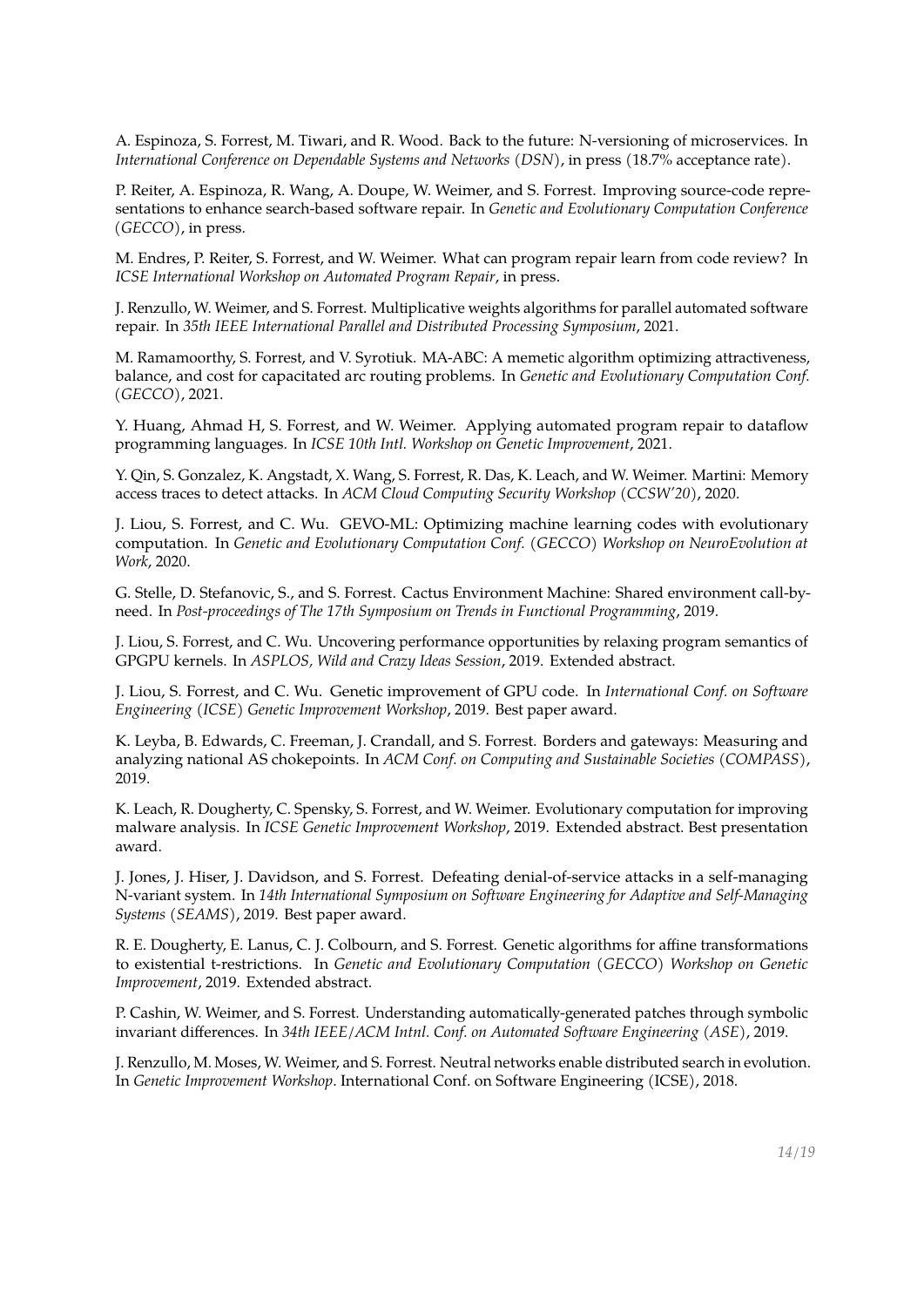T. Nguyen, W. Weimer, D. Kapur, and S. Forrest. Connecting program synthesis and reachability: Automatic program repair using test-input generation. In *International Conf. on Tools and Algorithms for the Construction and Analysis of Systems (TACAS)*, (2017).

M. Moses, D. Levin, T. Flanagan, P. Finley, and S. Forrest. Disease surveillance: Design principles from immunology. In *Conf. on Complex Systems*, (2017).

D. Levin, M. Moses, T. Flanagan, S. Forrest, and P. Finley. Negative selection based anomaly detector for multimodal health data. In *2017 IEEE Symposium on Artificial Life*, (2017).

J. Ericksen, M. Moses, and S. Forrest. Automatically evolving a general controller for robot swarms. In *2017 IEEE Symposium on Artificial Life*, (2017).

W. Weimer, S. Forrest, M. Kim, C. Le Goues, and P. Hurley. Trusted software repair for system resiliency. In *Proc. of the DSN*, 2016.

M. Co, J. W. Davidson, J. D. Hiser, A. Nguyen-Tuong J. C. Knight, W. Weimer, J. Burket, G. L. Frazier, B. Dutertre T. M. Frazier, I. Mason, N. Shankar, and S. Forrest. Double Helix and RAVEN: A system for Cyber Fault Tolerance and Recovery. In *Proc. of the 11th Cyber and Information Security Research Conf.* Oak Ridge National Laboratory, 2016. Runner up, best paper.

E. Schulte, W. Weimer, and S. Forrest. Repairing COTS router firmware without access to source code or test suites: A case study in evolutionary software repair. In *The First Intl. Genetic Improvement Workshop (GI)*, 2015. Best paper award.

D. Levin, J. Hecker, M. Moses, and S. Forrest. Volatility and spatial distribution of resources determine ant foraging strategies. In *The 13th European Conf. on Artificial Life (ECAL)*, 2015.

B. Edwards, S. Hofmeyr, S. Forrest, and M. van Eeten. Analyzing and modeling longitudinal security data: Promise and pitfalls. In *Proc. of the 31st Annual Computer Security Applications Conf. (ACSAC)*, pages 391–400. ACM, 2015.

B. Edwards, S. Hofmeyr, and S. Forrest. Hype and heavy tails: A closer look at data breaches. In *Workshop on the Economics of Information Security*, June 2015. Best paper award.

E. Schulte, J. Dorn, S. Forrest, and W. Weimer. Post-compiler software optimization for reducing energy. In *Nineteenth Intl. Conf. on Architectural Support for Programming Languages and Operating Systems (ASPLOS)*, 2014.

T. Nguyen, D. Kapur, W. Weimer, and S. Forrest. Using dynamic analysis to generate disjunctive invariants. In *Intl. Conf. on Software Engineering*, 2014.

S. Goldberg and S. Forrest. Implications of security enhancements and interventions for core Internet infrastructure. In *42nd Research Conf. on Communication, Information and Internet Policy (TPRC, 2014)*, 2014.

W. Weimer, Z. Fry, and S. Forrest. Leveraging program equivalence for adaptive program repair: Models and first results. In *Automated Software Engineering (ASE) Conf.*, 2013.

E. Schulte, J. DiLorenzo, W. Weimer, and S. Forrest. Automated repair of binary and assembly programs for cooperating embedded devices. In *Proc. of the Eighteenth Intl. Conf. on Architectural Support for Programming Languages and Operating Systems (ASPLOS)*, 2013.

G. Bezerra and S. Forrest. Empirical and theoretical lower bounds on energy consumption for networks on chip. In *Workshop on Network on Chip Architectures (NoCArc)*, 2013.

T. Nguyen, D. Kapur, W. Weimer, and S. Forrest. Using dynamic analysis to discover polynomial and array invariants. In *ICSE '12: Proc. of the IEEE 34th Intl. Conf. on Software Engineering*, Washington, DC, USA, 2012. IEEE Computer Society. SIGSOFT Distinguished Paper Award.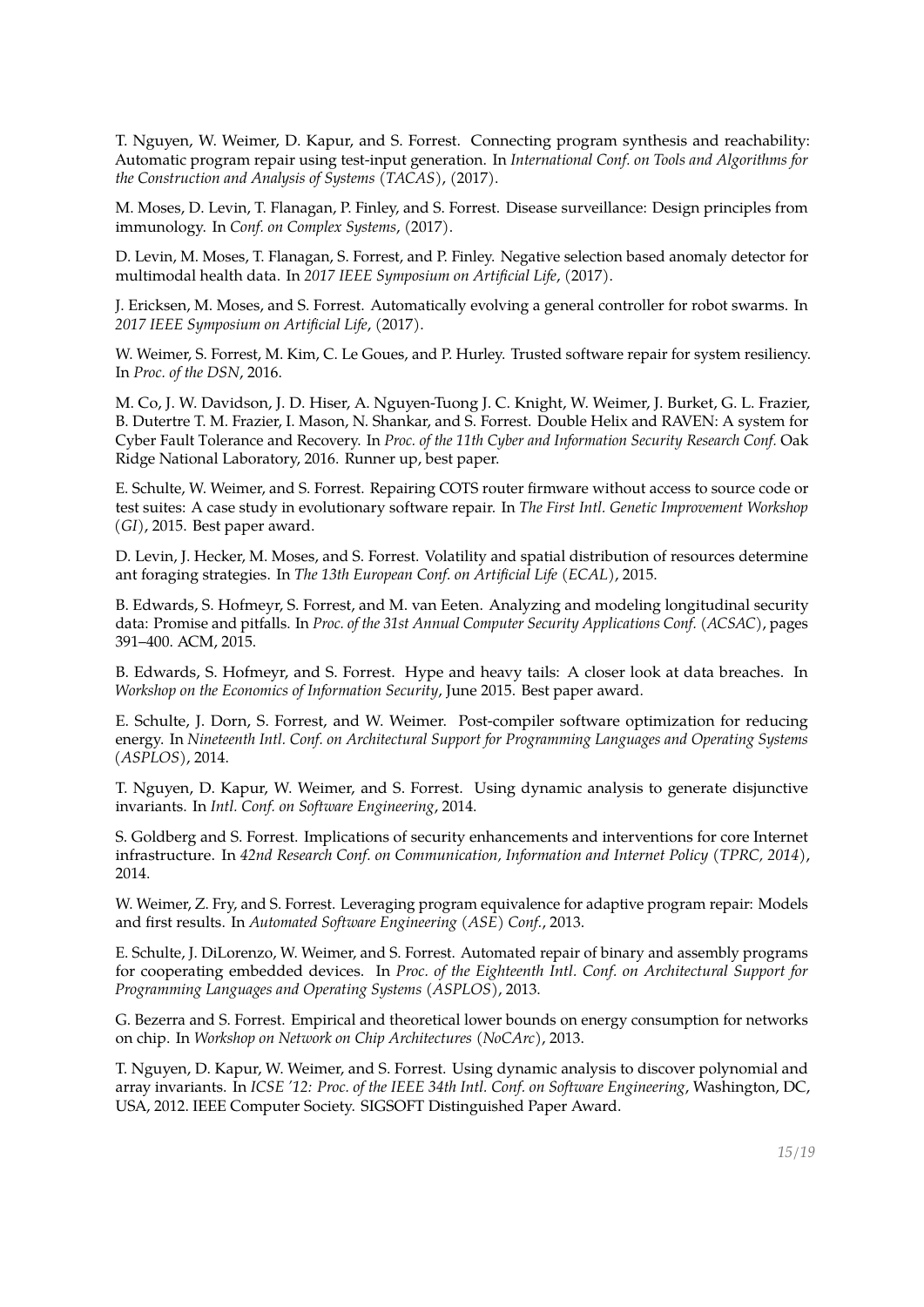J. Horey, M. Groat, and S. Forrest. Reconstructing spatial distributions from anonymized locations. In *Workshop on Secure Data Management Engineering (ICDE)*, 2012.

M. Groat, B. Edwards, J. Horey, W. He, and S. Forrest. Enhancing privacy in participatory sensing applications with multidimensional data. In *2012 IEEE Intl. Conf. on Pervasive Computing and Communications (PerCom)*, pages 144–152. IEEE, 2012.

C. Le Goues, W. Weimer, and S. Forrest. Representations and operators for improving evolutionary software repair. In *Genetic and Evolutionary Computation Conf. (GECCO)*, 2012. Nominated for best paper.

C. Le Goues, M. Dewey-Vogt, S. Forrest, and W. Weimer. A systematic study of automated program repair: Fixing 55 out of 105 bugs for \$8.00 each. In *ICSE '12: Proc. of the IEEE 34th Intl. Conf. on Software Engineering*, Washington, DC, USA, 2012. IEEE Computer Society.

B. Edwards, T. Moore, G. Stelle, S. Hofmeyr, and S. Forrest. Beyond the blacklist: Modeling malware spread and the effect of interventions. In *Proc. of the 2012 Workshop on New security paradigms*, pages 53–66. ACM, 2012.

S. Hofmeyr, T. Moore, S. Forrest, B. Edwards, and G. Stelle. Modeling internet-scale policies for cleaning up malware. In *Workshop on the Economics of Information Security and Privacy (WEIS)*, pages 149–170. Springer, 2011.

M. Groat, W. He, and S. Forrest. Kipda: *k*-indistinguishable privacy-preserving data aggregation in wireless sensor networks. In *INFOCOM*, 2011.

G. Bezerra, S. Forrest, and P. Zarkesh-Ha. Reducing energy and increasing performance with traffic optimization in any-core systems. In *ACM/IEEE Intl. Workshop on System Level Interconnect Prediction (SLIP)*, New York, NY, 2011. ACM.

S. Banerjee, D. Levin, M. Moses, F. Koster, and S. Forrest. The value of inflammatory signals in adaptive immune responses. In P. Li, G. Nicosia, and T. Stibor, editors, *Intl. Conf. on Artificial Immune Systems (ICARIS)*, 2011.

P. Zarkesh-Ha, G. Bezerra, S. Forrest, and M. Moses. Hybrid network on chip (hnoc): Local buses with a global mesh architecture. In *ACM/IEEE Intl. Workshop on System Level Interconnect Prediction (SLIP)*, Anaheim, CA, 2010. ACM.

E. Schulte, S. Forrest, and W. Weimer. Automated program repair through the evolution of assembly code. In *25nd IEEE/ACM Intl. Conf. on Automated Software Engineering*, pages 313–16, 2010.

C. Le Goues, S. Forrest, and W. Weimer. The case for software evolution. In *FSE/SDP Workshop on the Future of Software Engineering Research*, 2010.

E. Fast, C. Le Goues, W. Weimer, and S. Forrest. Designing better fitness functions for automated program repair. In *Proc. of the 12th Genetic and Evolutionary Computation Conf. (GECCO)*, 2010.

G. Bezerra, S. Forrest, M. Moses, A. Davis, and P. Zarkesh-H. Communication probability distribution and energy consumption in networks on chip. In *ACM/IEEE Intl. Workshop on System Level Interconnect Prediction (SLIP)*, Anaheim, CA, 2010. ACM.

W. Weimer, T. Nguyen, C. Le Goues, and S. Forrest. Automatically finding patches using genetic programming. In *ICSE '09: Proc. of the 2009 IEEE 31st Intl. Conf. on Software Engineering*, pages 364–374, Washington, DC, USA, 2009. IEEE Computer Society. 2019 ICSE Most Influential Paper Award (for papers published at ICSE in 2009). SIGSOFT Distinguished Paper Award.

S. Forrest, T. Nguyen, W. Weimer, and C. Le Goues. A genetic programming approach to automated software repair. In *GECCO '09: Proc. of the 11th Annual Conf. on Genetic and Evolutionary Computation*, pages 947–954, New York, NY, USA, 2009. ACM. Best paper award.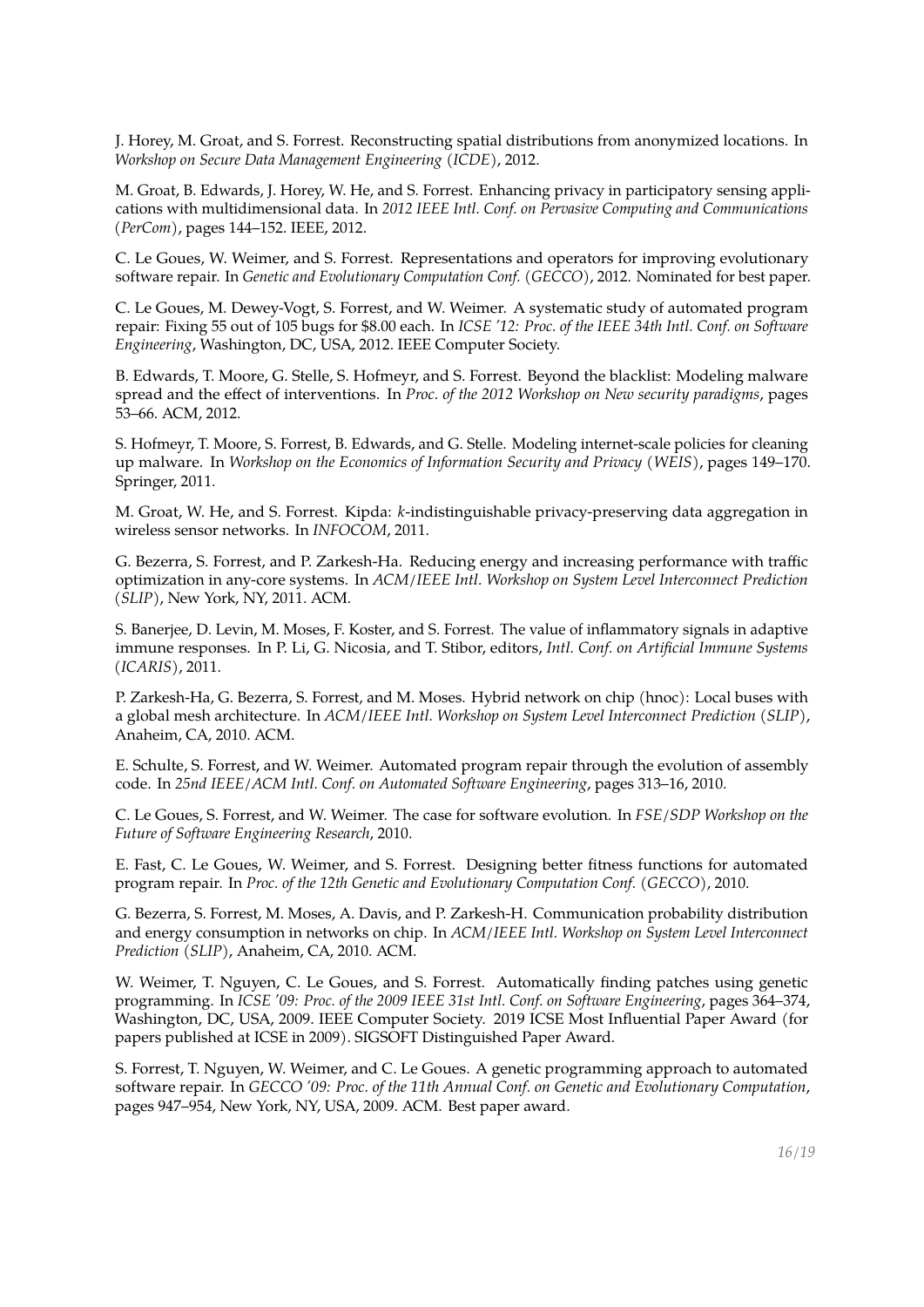E. Trias, J. Navas, E. Ackley, S. Forrest, and M. Hermenengildo. Two efficient representations for setsharing analysis in logic programs. In *Proc. of the 17th Intl. Workshop on Functional and (Constraint) Logic Programming*, Electronic Notes in Theoretical Computer Science. www.elsevier.nl/locate/entcs, 2008.

E. Trias, J. Navas, E. Ackley, S. Forrest, and M. Hermenegildo. Negative ternary set sharing. In *Proc. of the Intl. Conf. on Logic Programming (ILCP)*, volume 5366 of *Lecture Notes in Computer Science*, pages 301–316, Berlin / Heidelberg, 2008. Springer.

S. Forrest, S. Hofmeyr, and A. Somayaji. The evolution of system-call monitoring. In *ACSAC '08: Procc. of the 2008 Annual Computer Security Applications Conf.*, pages 418–430, Washington, DC, USA, 2008. IEEE Computer Society. Invited paper for Classic Papers session.

J. R. Crandall, R. Ensafi, S. Forrest, J. Ladau, and B. Shebaro. The ecology of malware. In *Proc. of the New Security Paradigms Workshop (NSPW)*, 2008.

J. Horey, M. Groat, S. Forrest, and F. Esponda. Anonymous data collection in sensor networks. In *The 4th Annual Intl. Conf. on Mobile and Ubiquitous Systems: Computing, Networking and Services (MOBIQUITOUS)*, 2007.

J. Karlin, J. Rexford, and S. Forrest. Pretty Good BGP: Improving BGP by cautiously adopting routes. In *Intl. Conf. on Network Protocols (ICNP)*, 2006.

F. Esponda, H. Jia, S. Forrest, and P. Helman. Protecting data privacy through hard-to-reverse negative databases. In *Proc. of the Information Security Conf. (ISC06)*, Lecture Notes in Computer Science, Berlin, 2006. Springer.

C. Beauchemin, S. Forrest, and F. Koster. Modeling influenza viral dynamics in tissue. In *Proc. of the 5th Intl. Conf. on Artificial Immune Systems (ICARIS)*, volume 4163 of *Lecture Notes In Computer Science*, pages 23–36, Berlin, 2006. Springer.

E. G. Barrantes and S. Forrest. Increasing communications security through protocol parameter diversity. In *Proc. of the XXXII Latin-American Conf. on Informatics (CLEI 2006)*, Santiago, CHILE, 2006.

H. Inoue and S. Forrest. Inferring Java security policies through dynamic sandboxing. In *Intl. Conf. on Programming Languages and Compilers (PLC'05)*, 2005.

D. L. Chao, J. Balthrop, and S. Forrest. Adaptive Radio: Achieving consensus using negative preferences. In *ACM Group*, 2005.

F. Esponda, E. Ackley, S. Forrest, and P. Helman. On-line negative databases. In *Third Intl. Conf. on Artificial Immune Systems (ICARIS)*, 2004. Best paper award.

F. Esponda, S. Forrest, and P. Helman. The crossover closure and partial match detection. In *The second Intl. Conf. on Artificial Immune Systems (ICARIS)*, number 2787 in Lecture Notes in Computer Science, Berlin, 2003. Springer-Verlag. Best paper award.

D. L. Chao and S. Forrest. Generating biomorphs with an aesthetic immune system. In *Artificial Life VIII: The 8th Intl. Conf. on the Simulation and Synthesis of Living Systems*, pages 89–92, Cambridge, MA, 2003. The MIT Press.

D. L. Chao, M. Davenport, S. Forrest, and A. Perelson. Stochastic stage-structured modeling of the adaptive immune system. In *IEEE Computer Society Bioinformatics Conf. (CSB2003)*, 2003.

G. Barrantes, D. Ackley, S. Forrest, T. Palmer, D. Stefnaovic, and D. Zovi. Randomized instruction set emulation to disrupt binary code injection attacks. In *10th ACM Conf. on Computer and Communications Security*, 2003.

H. Inoue and S. Forrest. Anomaly intrusion detection in dynamic execution environments. In *Proc. of the New Security Paradigms Workshop*, pages 52–60, Danvers, MA, 2002. ACM Press.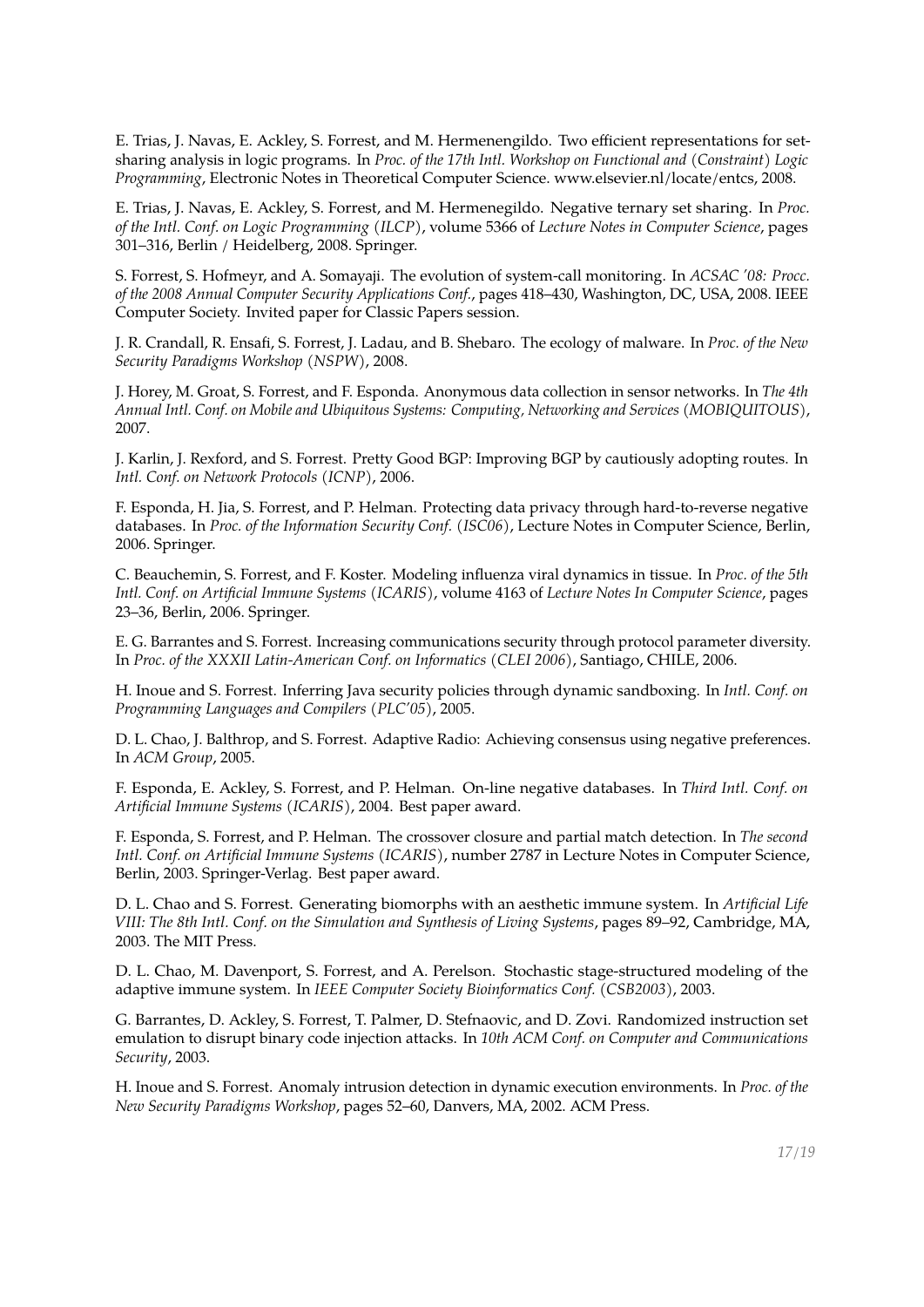D. L. Chao and S. Forrest. Information immune systems. In *Intl. Conf. on Artificial Immune Systems (ICARIS)*, pages 132–140, UK, 2002. University of Kent at Canterbury.

J. Balthrop, S. Forrest, and M. Glickman. Revisiting LISYS: Parameters and normal behavior. In *Congress on Evolutionary Computation (CEC)*, 2002.

J. Balthrop, F. Esponda, S. Forrest, and M. Glickman. Coverage and generalization in an artificial immune system. In W. B. Langdon et al., editor, *Proc. of the Genetic and Evolutionary Computation Conf. (GECCO)*, pages 3–10, New York, 2002. Morgan Kaufman.

C. Warrender, S. Forrest, and L. Segel. Effective feedback in the immune system. In *Evolutionary Evolutionary COmputation and Multi-Agent Systems (ECOMAS) workshop, GECCO*, San Francisco, CA, 2001.

A. Somayaji and S. Forrest. Automated response using system-call delays. In *Usenix*, 2000.

C. Maley and S. Forrest. Modeling the role of neutral and selective mutations in cancer. In *Seventh Artificial Life Conf.*, 2000.

C. Warrender, S. Forrest, and B. Pearlmutter. Detecting intrusions using system calls: Alternative data models. In *IEEE Symposium on Security and Privacy*, pages 133–145. IEEE Computer Society, 1999.

M. Oprea and S. Forrest. How the immune system generates diversity: Pathogen space coverage with random and evolved antibody libraries. In *Proc. of the Genetic and Evolutionary Computation Conf. (GECCO)*, pages 1651–1656. Morgan-Kaufmann, 1999.

S. Hofmeyr and S. Forrest. Immunity by design: An artificial immune system. In *Proc. of the Genetic and Evolutionary Computation Conf. (GECCO)*, pages 1289–1296. Morgan-Kaufmann, 1999. Impact Award for the highest impact paper published at GECCO 2009.

D. Dasgupta and S. Forrest. Artificial immune systems in industrial applications. In *Intl. Conf. on Intelligent Processing and Manufacturing Material (IPMM)*, Honolulu, HI, 1999.

M. Oprea and S. Forrest. Simulated evolution of antibody gene libraries under pathogen selection. In *IEEE Intl. Conf. on Systems, Man, and Cybernetics*, 1998.

A. Somayaji, S. Hofmeyr, and S. Forrest. Principles of a computer immune system. In *New Security Paradigms Workshop*, 1997.

S. Forrest, A. Somayaji, and D. H. Ackley. Building diverse computer systems. In *Sixth Workshop on Hot Topics in Operating Systems (HotOS)*, pages 67–72, Los Alamitos, CA, 1997. IEEE Computer Society Press.

S. Forrest, S. A. Hofmeyr, A. Somayaji, and T. A. Longstaff. A sense of self for unix processes. In *IEEE Symposium on Computer Security and Privacy*, pages 120–128. IEEE Computer Society Press, 1996.

P. D'haeseleer, S. Forrest, and P. Helman. An immunological approach to change detection: algorithms, analysis, and implications. In *IEEE Symposium on Computer Security and Privacy*, pages 110–119. IEEE Computer Society Press, 1996.

D. Dasgupta and S. Forrest. Novelty detection in time series data using ideas from immunology. In *Intl. Conf. on Intelligent Systems*, 1996. Best paper award.

T. Jones and S. Forrest. Fitness distance correlation as a measure of problem difficulty for genetic algorithms. In L. J. Eshelman, editor, *Sixth Intl. Conf. on Genetic Algorithms*, pages 184–192. Morgan Kaufmann, 1995.

R. Hightower, S. Forrest, and A. S. Perelson. The evolution of emergent organization in immune system gene libraries. In L. J. Eshelman, editor, *Sixth Intl. Conf. on Genetic Algorithms*, pages 344–350. Morgan Kaufmann, 1995.